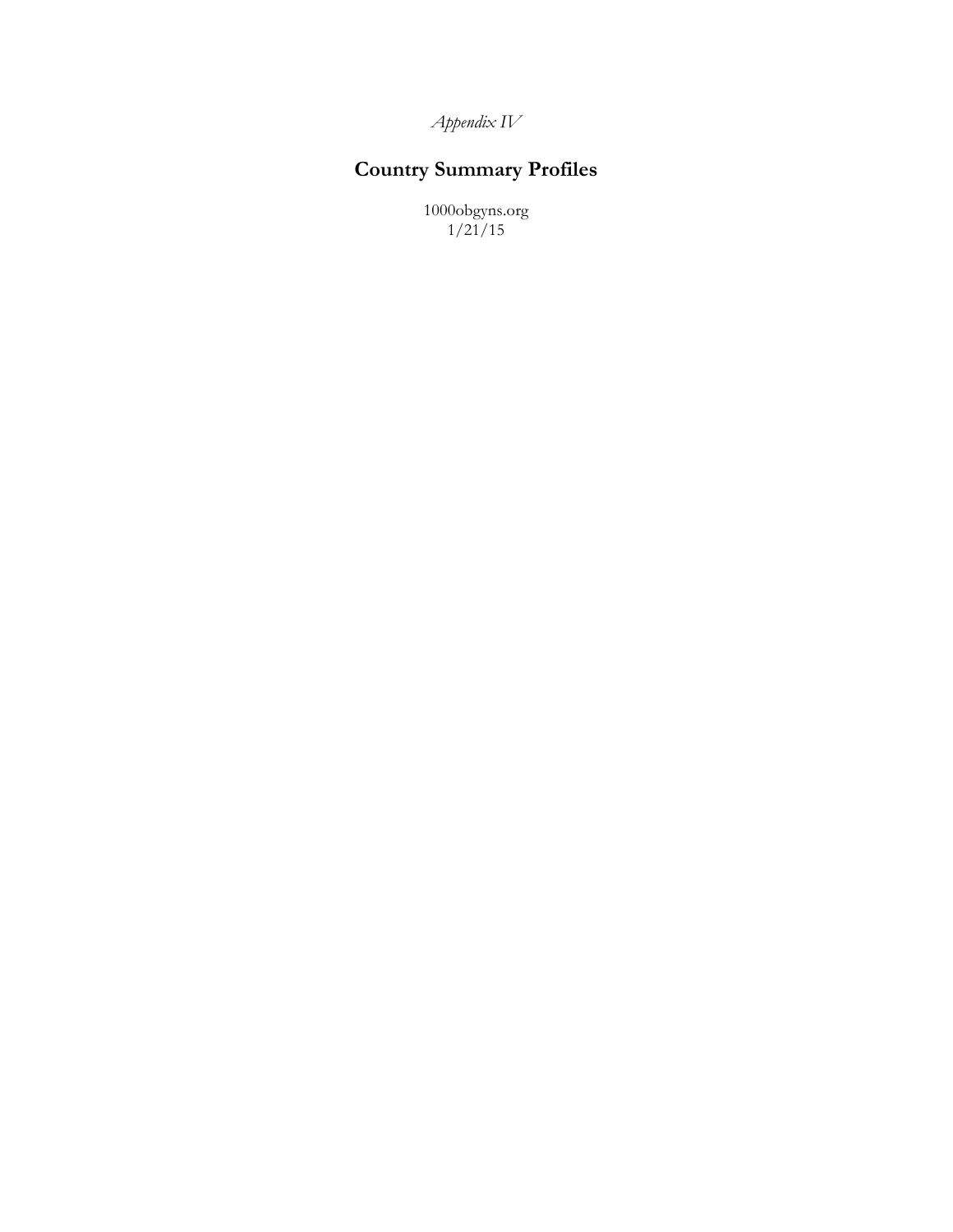## **MALAWI**

#### Partnership Information

- University of Malawi, Dr. Ron Mataya, rmataya@llu.edu
- University of North Carolina, Dr. Jeff Wilkinson, Jeffreypwilkinson@gmail.com
- Summarize the goals of your partnership:
	- Teach and train registrars in Obstetrics and Gynecology, provide quality care and treatment, and conduct relevant research to enhance the health and welfare of the women of Malawi.
	- Support and leadership at MOH facilities and influence national RMNH policy.
- How many New OBGYNs could you train in 10 years given your current capacity.
	- 6-8 per year x 10 years  $= 30-40$  new OB/Gyns.
	- -
	- How many New OBGYNs could you train with enhanced capacity?
		- With two Central Hospitals as our main training sites, we could really accommodate 10 residents/location/year if we were able to enhance our capacity (i.e. funding, more teaching faculty, additional resources, more teaching facilities, employment locations, etc.). This would give us 20 per year x 10 years  $= 100$  new OB/GYNs.

- National Data (from 2012)

- National maternal mortality ratio (per 100,000 live births): 460
- National infant mortality ratio (per 100,000 live births): 65.8
- Percentage who receive antenatal care from a trained health care professional: 97.5%
- Roughly how many OBGYN professionals are in the country: 9
- •

Institutional/Departmental Information (from 2012)

- Current number of obgyn trainees per incoming class: 0 (faculty members currently in training in S. Africa).
- Size of incoming class you hope to admit in:
	- o 2014: 6
	- o 2019: 8
	- o 2024: 8
- Current funding sources for residents:

Government funded, NGO funded, salaried residents.

Training is obtained outside Malawi. Potential candidates make their own training arrangements with institutions of their choice. However, these institutions must be recognized by Malawi Medical Council. OBGYNs trained at institutions not recognized by the council are assessed at Malawi's major hospitals by obstetricians at those institutions.

- Number of deliveries your institution handles annually: 3,500
- Current operating room capacity: 1,000
- Current clinical capacity: 10
- Number of current teaching faculty: 6
- Number of teaching faculty needed, including those you currently have (self-report): 10
- Physical infrastructure: HAS office space (NO library/journal collection, education coord., finance coord., data coord., transport).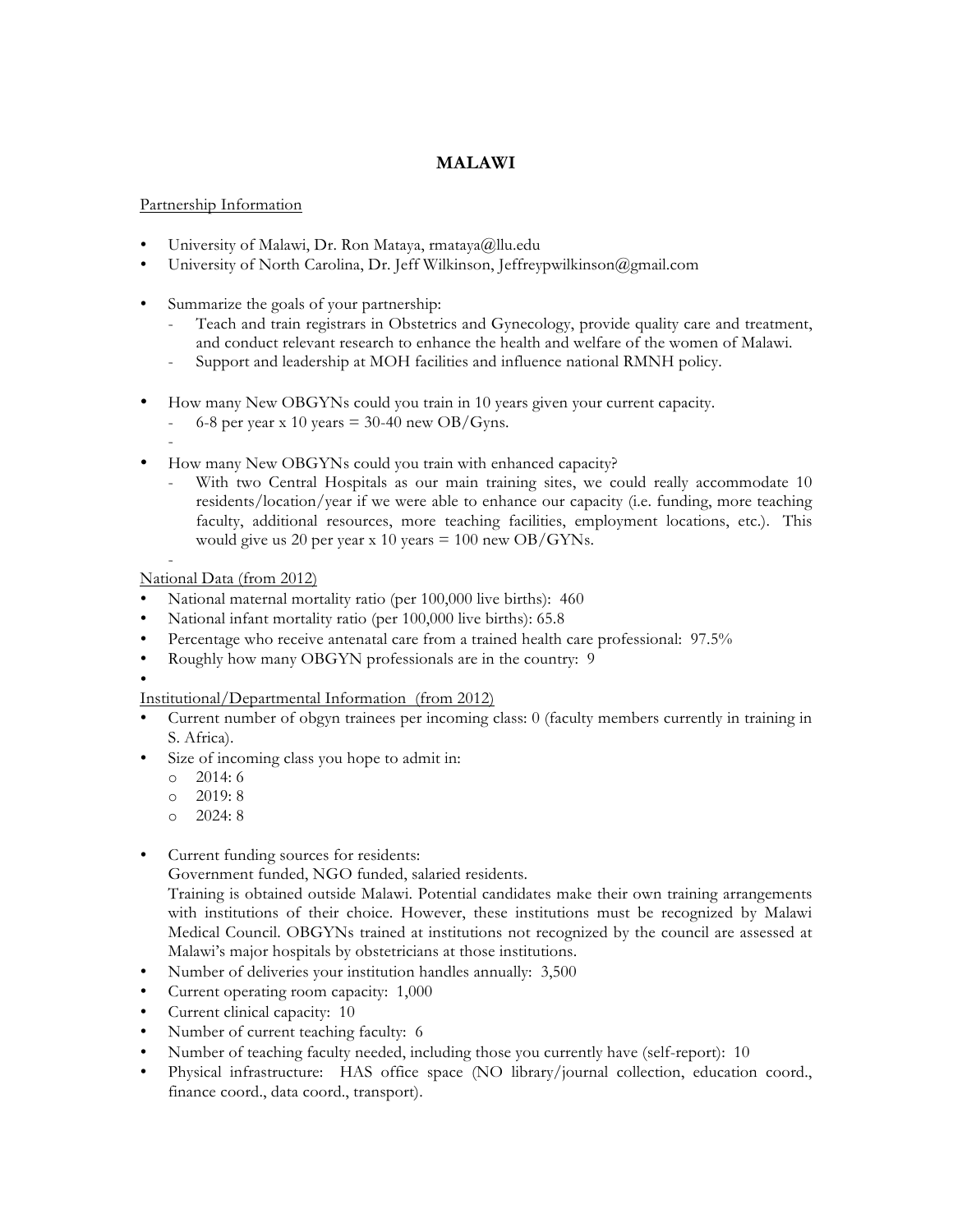- Obgyns trained in 10 years:
	- o At current capacity: 30-40
	- o At enhanced capacity: 100
- Source of Certification for obgyns: MMed from University of Malawi
- Professional societies: Association of Obstetricians and Gynecologists in Malawi.
- Do residents in your program have high-bandwidth access to the internet? Sometimes
- Research training and important research questions: pre-eclampsia
- Deployment: MOH goal is 3 chiefs, 5 principle OBGYNSs at each Central Hospital. After those numbers achieved; deployment to district hospitals.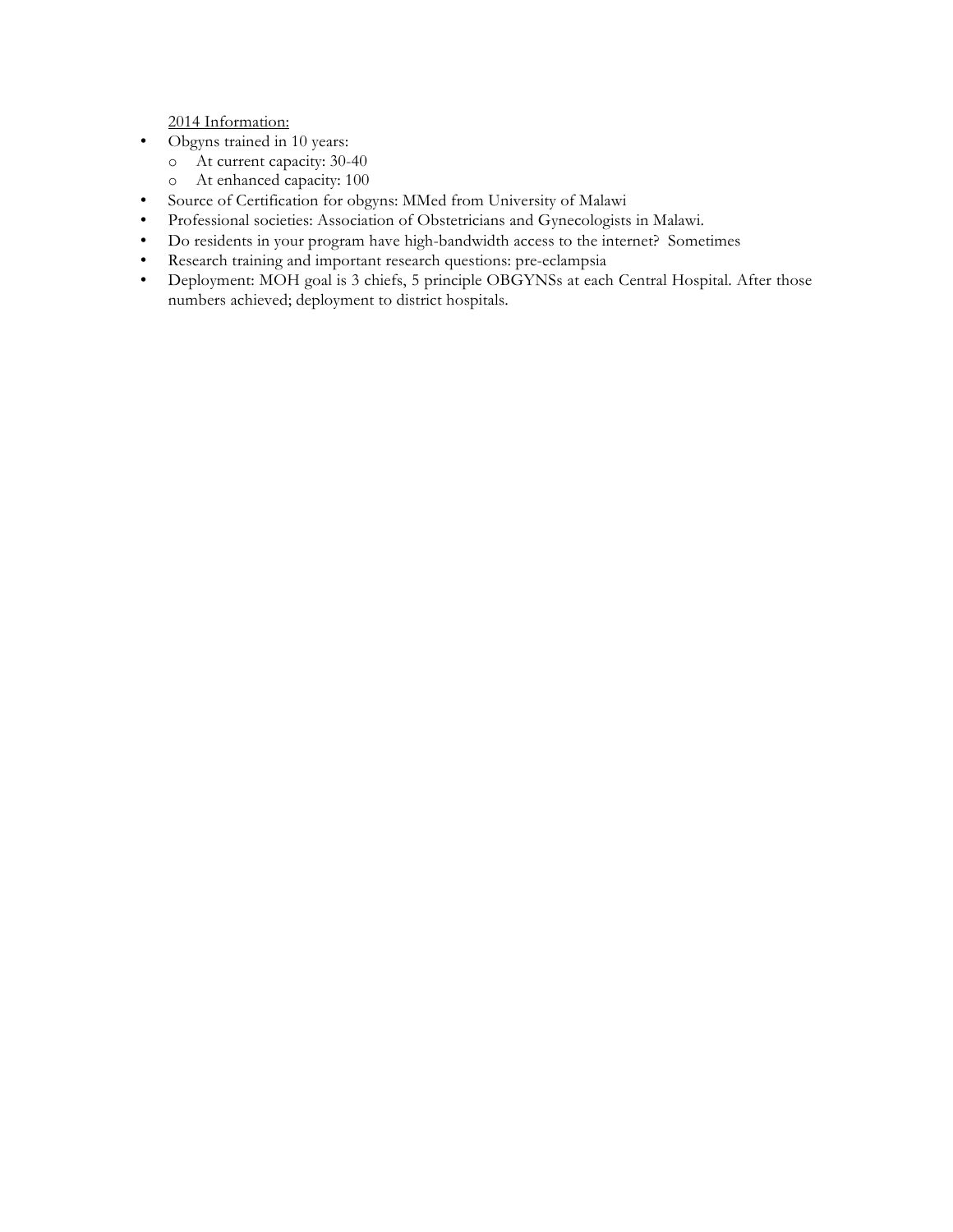## **RWANDA**

### Partnership Information

- University of Rwanda, School of Medicine, Dr. Stephen Rulisa, s.rulisa@gmail.com
- University of North Carolina, Dr. Irwin Merkatz, Albert Einstein, chairobgyn@aol.com
- Description of current partnership goals:
	- ! Albert Einstein to provide: ACOG/SMFM support, institutional support, faculty expertise and will not engage in clinical activities without an African counterpart. MOU has been signed between the partners.
- ! Summarize the goals of your partnership (2014):
	- ! Training of OBGYNs in accordance with Rwandan MOH, RSOG and UR standards.
- ! How many New OBGYNs could you train in 10 years given your current capacity?
	- ! At current rate of training 10 OBGYNs per year, 100 OBGYNs will be trained in 10 years.
		- How many New OBGYNs could you train with enhanced capacity?
		- ! Medical school class size will double in 2015 so, increased teaching faculty in the OBGYN the amount of residents could be doubled nationwide.

# National Data (from 2012)

- National maternal mortality ratio (per 100,000 live births): 340
- National infant mortality ratio (per 100,000 live births): 49.8
- Percentage who receive antenatal care from a trained health care professional: 68.9
- Roughly how many OBGYN professionals are in the country: 30

Institutional/Departmental Information (from 2012):

- Current number of obgyn trainees per incoming class: 10
- Size of incoming class you hope to admit in:
	- o 2014: Not reported
	- o 2019: Not reported
	- o 2024: Not reported
- Current funding sources for residents: Government funded
- Number of deliveries your institution handles annually: NR.
- Current operating room capacity: 2 OR's in Maternity, 1 day per week OR for FPMRS in main OR.
- Current clinical capacity: 60 beds for OB/GYN in maternity. L&D 4 labor beds 4 delivery beds Recovery room 4 beds OT 2 rooms OPD dedicated 1 room for OB/GYN.
- Number of current teaching faculty: CHUK Faculty 3, HRH 6+.
- Number of teaching faculty needed, including those you currently have (self-report): NR.
- Physical infrastructure: Need: running water, electricity, sterilization equipment, OR lights, internet, operating rooms, surgical equipment, medication, emergency OB kits, cell pehones, teaching supplies, projector for the meeting room.

- Obgyns trained in 10 years:
	- o At current capacity: 100
	- o At enhanced capacity: 200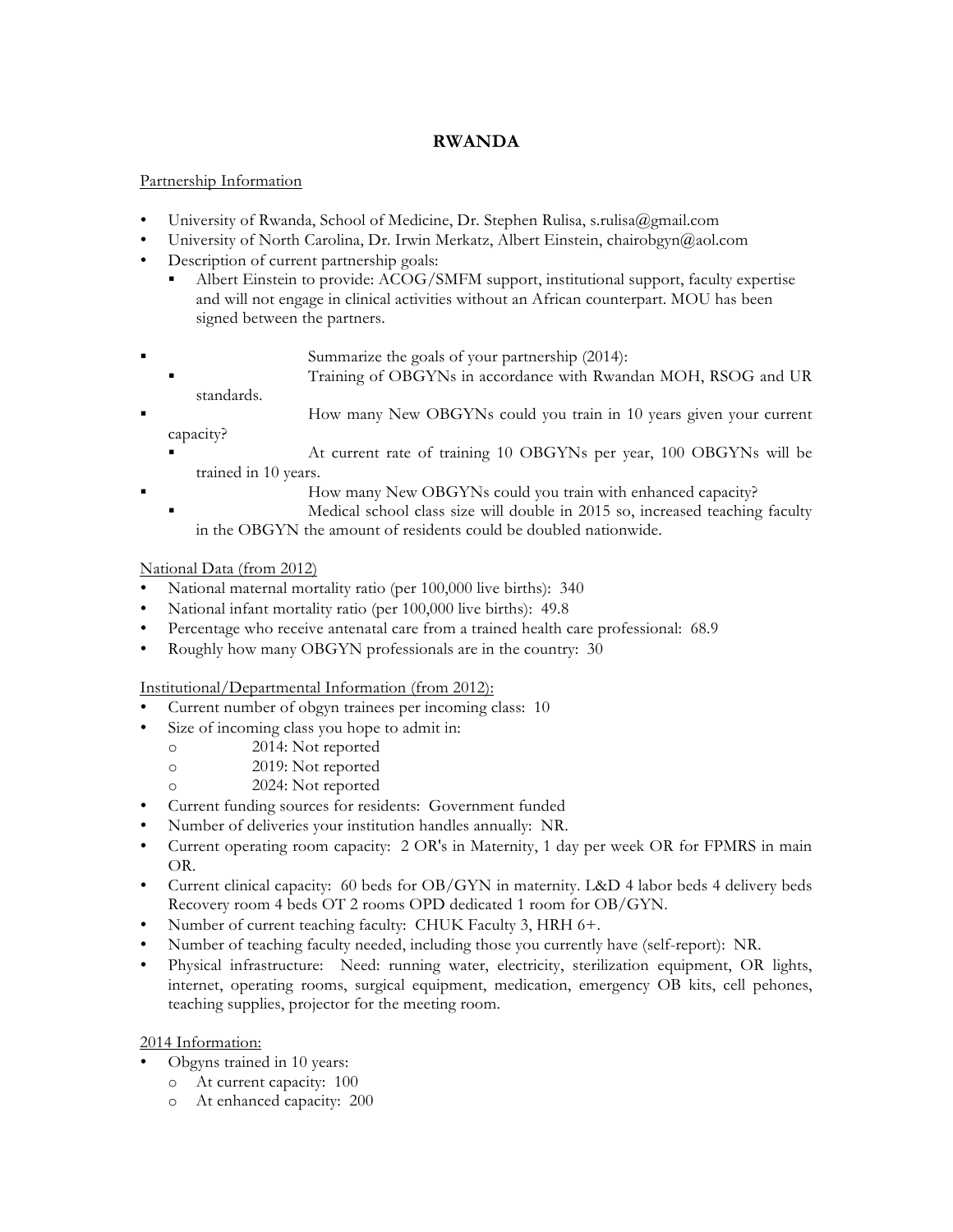- Source of Certification for obgyns: National body.
- Professional societies: Medical Council of Rwanda, Rwanda Society of Obstetrics and Gynecology.
- Do residents in your program have high-bandwidth access to the internet? Sometimes.
- Research training and important research questions: Trainees dedicate 1 day per week for research with faculty coaching. Research questions:
	- o Prevalence of major OBGYN morbidities and mortalities
	- o Barriers to fistula care
	- o Validity of current hospital data
	- o Impact on maternal mortality of OBGYN placement in district hospitals
- Deployment: MOH plan for deployment is constrained by lack of available OBGYNS. To increase deployment, expand training and create retention incentives.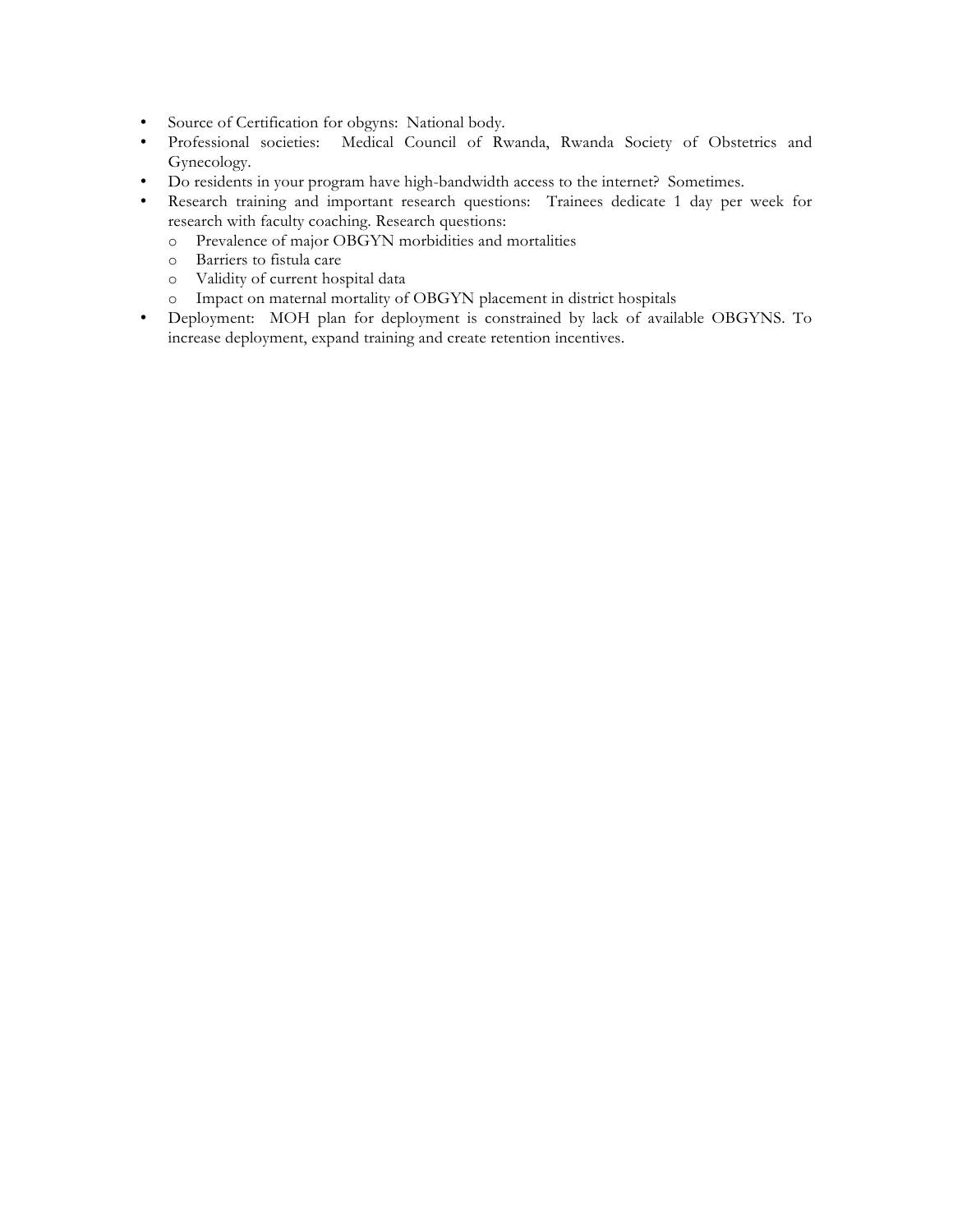## **LIBERIA**

#### Partnership Information

- Liberian College of Physicians and Surgeons, Dr. John Mulbah, jmpolyclinic@yahoo.com
- Icahn School of Medicine, Mt. Sinai, Dr. Lise Rehwaldt, lise.rehwaldt@gmail.com
- Description of current partnership goals:
	- Build a robust residency training program that is sustainable.
	- Provide meaningful mentorship to all residents.
	- Meet the unmet OB/GYN physician needs of Liberia, including provision of OB/GYN at the regional, county and rural areas.
	- Develop or enhance monitoring and evaluation tools currently used for various aspects of the residency program training.
	- Produce Liberian OB/GYN who will serve as leaders and innovators in decreasing maternal morbidity and mortality.
	- Influence maternal health policy at the national, sub-regional and international levels.
- How many New OBGYNs could you train in 10 years given your current capacity. - 40 OB/GYN in 10 years
- How many New OBGYNs could you train with enhanced capacity?
	- 80 OB/GYN in 10 years

### National Data (from 2012)

- National maternal mortality ratio (per 100,000 live births): 770
- National infant mortality ratio (per 100,000 live births): 72.6
- Percentage who receive antenatal care from a trained health care professional: 79.3
- Roughly how many OBGYN professionals are in the country: 7

Institutional/Departmental Information (from 2012):

- Current number of obgyn trainees per incoming class:
- Size of incoming class you hope to admit in:
	- o 2014: 5
	- o 2019: 5
	- o 2024: 5
- Current funding sources for residents: Government.
- Number of deliveries your institution handles annually: 10,000.
- Current operating room capacity: at 65%.
- Current clinical capacity: 14,5000.
- Number of current teaching faculty: 2.
- Number of teaching faculty needed, including those you currently have (self-report): 10.
- Physical infrastructure: Has: Office space, Library and/or journal collection via internet, Personnel: Education Coordinator. Need: Research Coordinator/ Data Coordinator/ Administrative support/IT Support/Office equipment,Fax, Scanner, Computer. Want to improve technology at each site, including: introducing EMR at academic sites, telemedicine equipment and curriculum.

2014 Information:

• Obgyns trained in 10 years: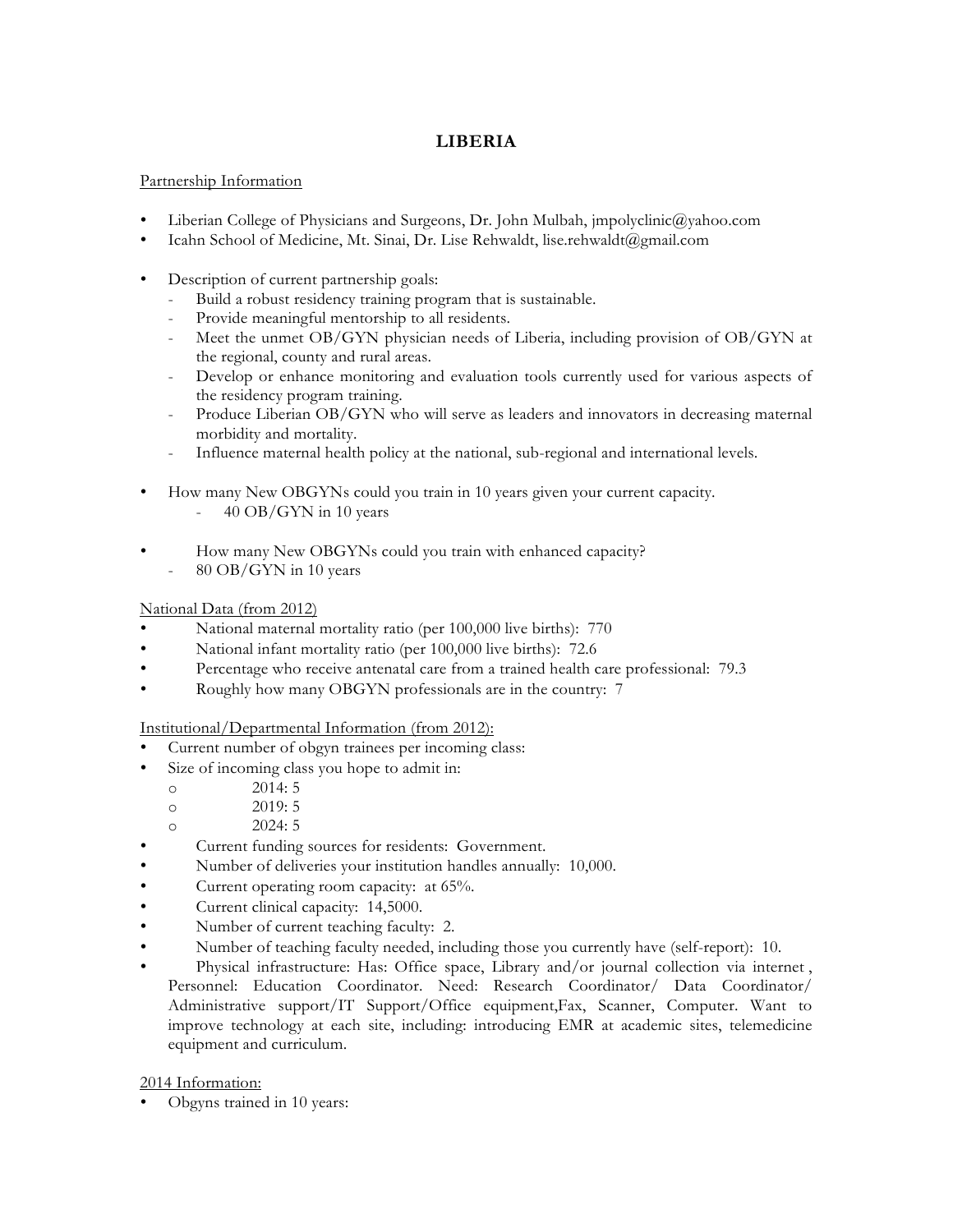- o At current capacity: 40
- o At enhanced capacity: 80
- Source of Certification for obgyns: Liberian College of Physicians and Surgeons.
- Professional societies: LMDA-CME (advocacy roles for practitioners), WACS-Liberia, Liberian Public Health Association, WAPS-CME.
- Do residents in your program have high-bandwidth access to the internet?
- Research training and important research questions:
- Deployment: Residents currently required to spend 2 years working under the MOH upon graduation. MOH plans to assign graduates to various referral and county hospitals throughout the country.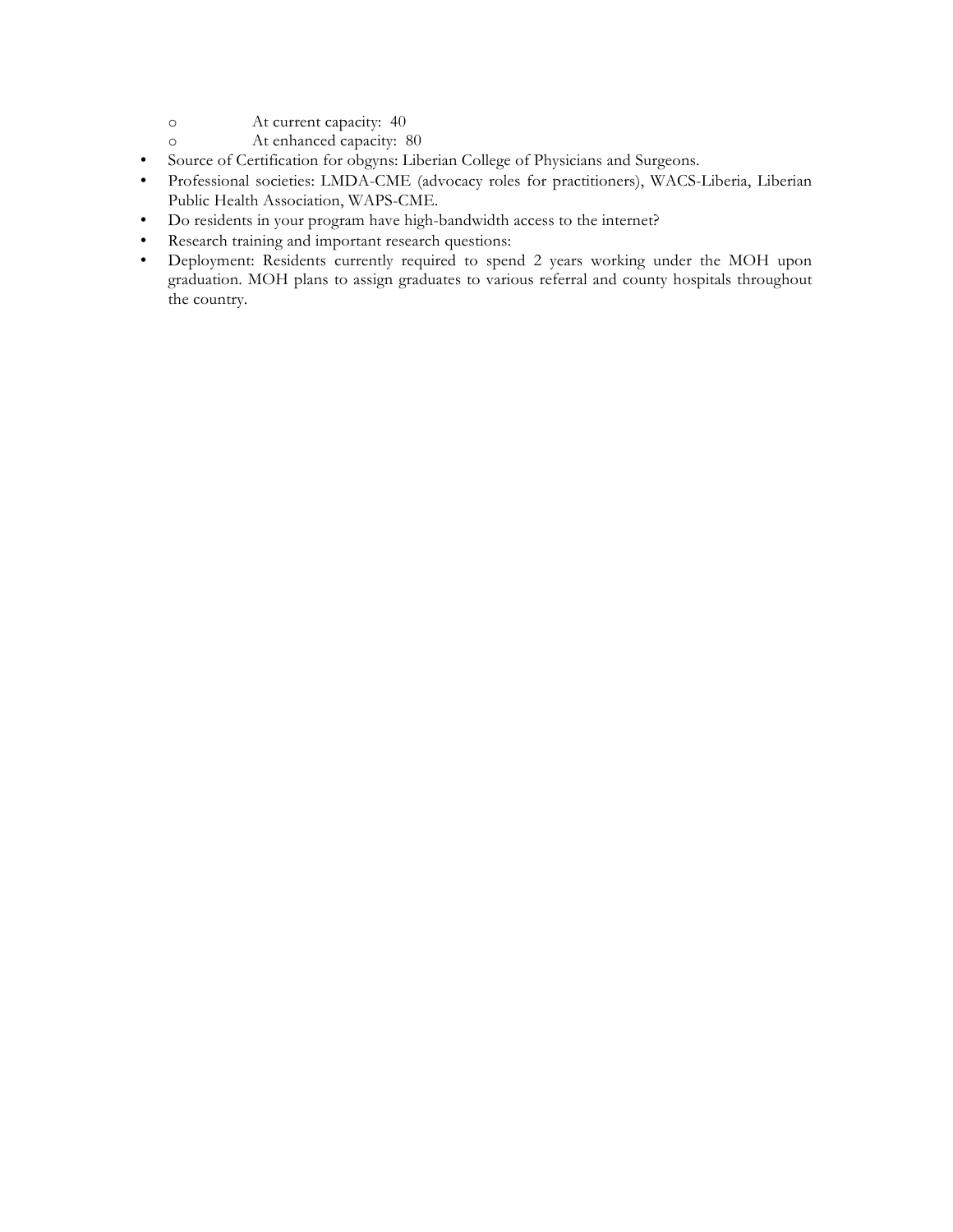## **SIERRA LEONE**

#### Partnership Information

- University of Sierra Leone, Princess Christian maternity Hospital in Freetown, Dr. A.P. Koroma, apkoroma2@yahoo.co.uk
- Johns Hopkins, Dr. Jean Anderson, janders@jhmi.edu
- Description of current partnership goals:

## **Timeline / Action plan:**

|                    | Sierra Leone                                                                                                                             | Hopkins                                      |
|--------------------|------------------------------------------------------------------------------------------------------------------------------------------|----------------------------------------------|
| All term:          | Political involvement / Political<br>will                                                                                                | Funding                                      |
|                    | Sustainability planning                                                                                                                  |                                              |
|                    |                                                                                                                                          |                                              |
| Short<br>term:     | Study visit / site assessment                                                                                                            | Hopkins visit by Dr. Koroma (GR: Fistula's?) |
| $(2014 -$<br>2016) | Faculty development                                                                                                                      | Basic research collaborations / resources    |
|                    | Detailed look at indicators                                                                                                              | Make a GYN PIPES                             |
|                    | Database exploration                                                                                                                     | Research collaboration / resources           |
|                    | Curriculum review and<br>discussion with MOH&S for 3<br>year program and possible<br>development of a Sierra<br>Leonean College of OBGYN | Curriculum review and comparison with CREOG  |
|                    | Protocol sharing                                                                                                                         | Residency book exchange                      |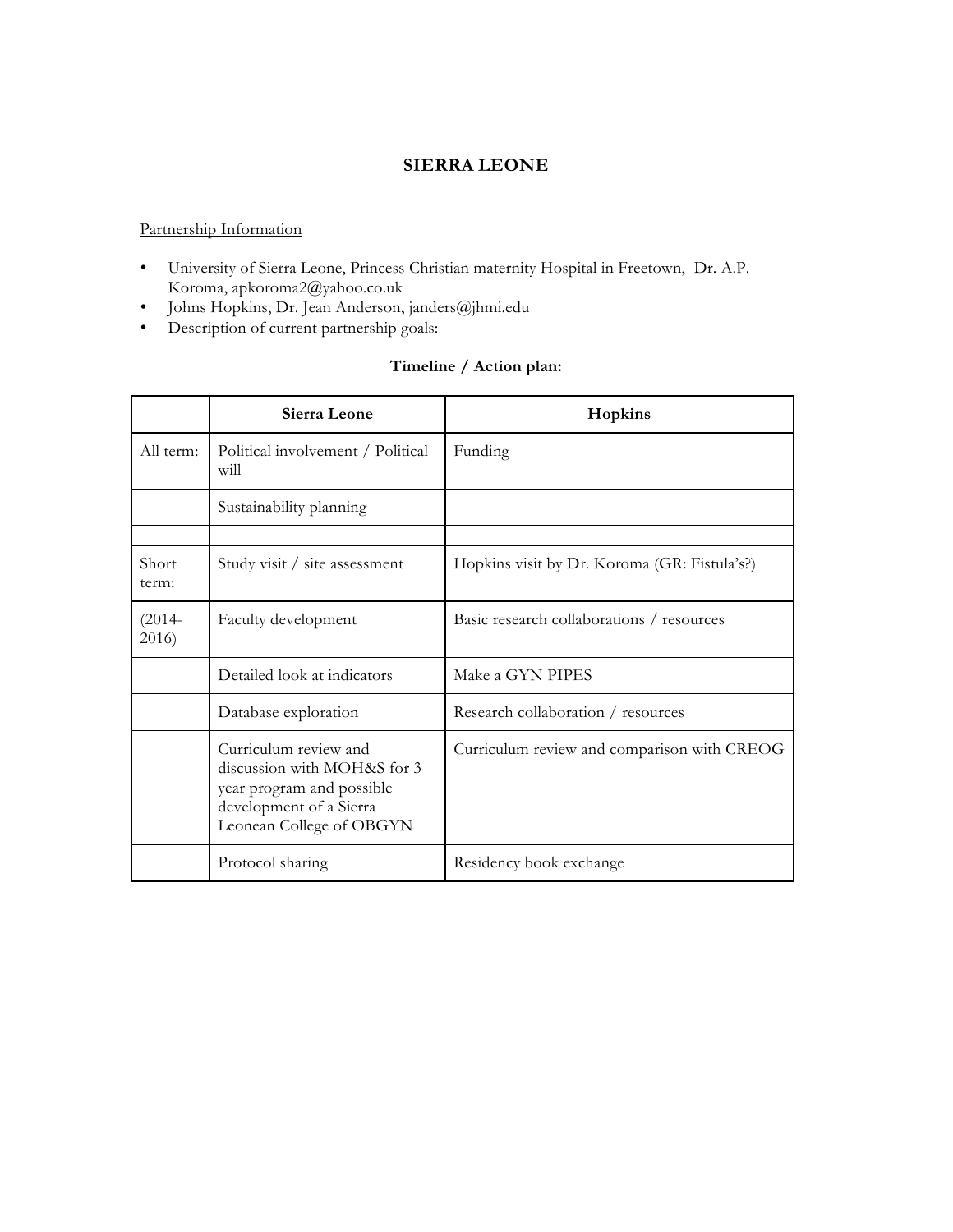|                    | Sierra Leone                                   | Hopkins                                                                                                 |
|--------------------|------------------------------------------------|---------------------------------------------------------------------------------------------------------|
|                    | Medteams International                         | Simulation training                                                                                     |
|                    | Essential drug list                            | Equipment sending                                                                                       |
| Medium<br>term:    | Faculty member support                         | Global division                                                                                         |
| $(2015 -$<br>2017) | US faculty member presence                     | US faculty in Sierra Leone                                                                              |
|                    | Regular Faculty / Resident<br>Exchange         | Regular Resident Exchange                                                                               |
|                    | Development of Residency book                  | Development of Global Health pages in Residency<br>book // Chapter in the Johns Hopkins OBGYN<br>Manual |
|                    | Infrastructure and Equipment                   | Database                                                                                                |
|                    | OpenEMR (Electronic Medical<br>Record)         |                                                                                                         |
| Long<br>term:      | Establishment of Resident<br>programs          | Involvement of Other departments: SPH, School of<br>Nursing, School of Medicine                         |
| $2017 -$           | Development of the GYN<br>program component    | Increase care: for example MTX, leep, operative<br>hysteroscopy.                                        |
|                    | International OBGYN resident<br>handbook       | International OBGYN resident handbook                                                                   |
|                    | Decrease identified gaps in<br>Human Resources |                                                                                                         |
|                    | Sustainability                                 |                                                                                                         |

\*\* Currently available: hydralazine, STI, Malaria, Eclampsia

- \* How many New OBGYNs could you train in 10 years given your current capacity. And how many New OBGYNs could you train with enhanced capacity?
	- In terms of the training capacity of OBGYN's, currently only one fully trained and qualified obstetrician is available. Discussions were held about options to increase this capacity with possible inclusion of Ghanaian trained OBGYN's to invite to Sierra Leone for a longer time (for example 6 months) to be part of faculty to increase the teaching capacity for the residents.
	- 10 towards 20 OBGYN's in different stages of their training. Based on the following WHO statistics:
		- 1 : 10 000 midwife to population
		- $-1:500000$  EMONC facility = OBGYN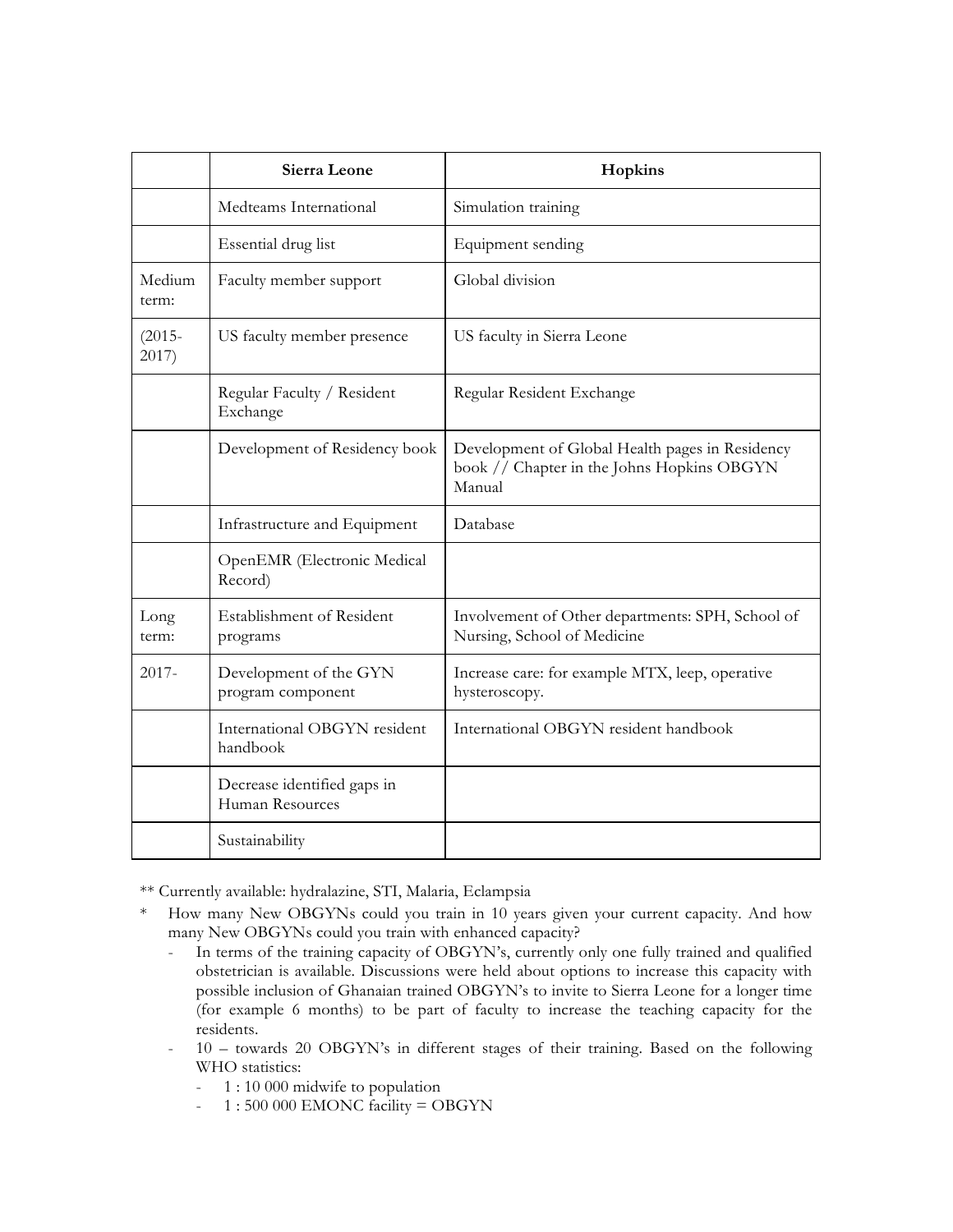- 12 : 6 Million = Total OBGYN for Sierra Leone

#### National Data (from 2012)

- National maternal mortality ratio (per 100,000 live births): NR
- National infant mortality ratio (per 100,000 live births): NR
- % Who receive antenatal care from a trained health care professional: NR
- Roughly how many OBGYN professionals are in the country: 1

#### Institutional/Departmental Information (from 2012):

- Current number of obgyn trainees per incoming class: NR
- Obgyns trained in 10 years:
	- o At current capacity: NR
	- o At enhanced capacity: NR
- Size of incoming class you hope to admit in:
	- o 2014: NR
	- o 2019: NR
	- o 2024: NR
- Current funding sources for residents: NR
- Number of deliveries your institution handles annually: NR
- Current operating room capacity: NR
- Current clinical capacity: NR
- Number of current teaching faculty: 1
- Number of teaching faculty needed, including those you currently have (self-report): NR

- Physical infrastructure: 1 ultrasound currently available, no colposcope, rectoscope, cystoscopy or radiotherapy. Only one autoclave available. 1 labor ward, 7 beds and 1 OR.
- Source of Certification for obgyns: WACS
- Professional societies: WACS, FIGO
- Do residents in your program have high-bandwidth access to the internet? Working on glass fiber connection.
- Research training and important research questions: To be explored.
- Deployment: Need to strengthen training before deployment.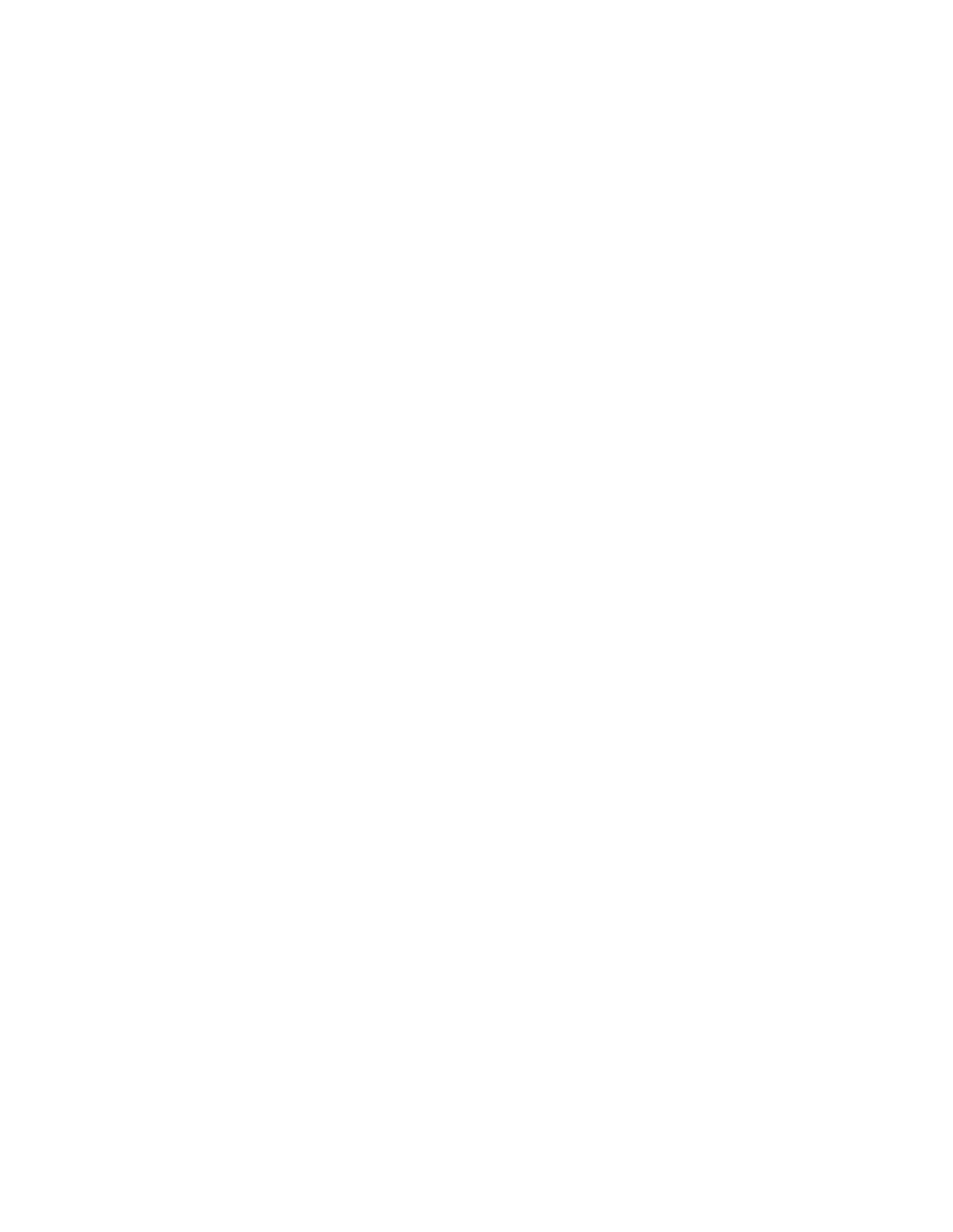## **UGANDA**

#### Partnership Information

- Makerere University, Dr. Josaphat Byamugisha, byamugisha2001@yahoo.com o University of California, San Francisco, Dr. Meg Autry, autrym@obgyn.ucsf.edu
- Mbara University, Dr. Joseph Ngonzi, jngonzi@gmail.com
	- o Harvard MGH, Dr. Blair Wylie, bwylie@partners.org
- Summarize the goals of your partnership:

To decrease maternal mortality by:

- Developing a country-wide vision for training OB/GYN that involves the different medical schools training post-graduates: (MUST and Makerere).
- Create a strategic and business plan to implement this vision and present this plan to the government and funding agencies.
- Improve collaboration between MUST and Makarere and to increase collaboration between regional institutions.

How many New OBGYNs could you train in 10 years given your current capacity?

- Makerere: 150-200 residents
- Mbarara: 80 residents

How many New OBGYNs could you train with enhanced capacity?

- Makerere: With 10 more senior faculty could train an additional 30 residents/year
- Mbarara: With 5 more senior faculty could train an additional 7 residents/year

#### National Data (from 2012)

- National maternal mortality ratio (per 100,000 live births): 310
- National infant mortality ratio (per 100,000 live births): 71.1
- Percentage who receive antenatal care from a trained health care professional: 94.1
- Roughly how many OBGYN professionals are in the country: About 500

Institutional/Departmental Information (from 2012 – Mbara):

- Current number of obgyn trainees per incoming class: NR
- Obgyns trained in 10 years (Mbara) :
	- o At current capacity: 18
	- o At enhanced capacity: 100
- Size of incoming class you hope to admit in:
	- o 2014: 9
	- o 2019: 10
	- o 2024: 15
- Current funding sources for residents: Student funded (tuition)
- Number of deliveries your institution handles annually: 10,000
- Current operating room capacity: We have 4 operating rooms in total. Two of these are dedicated to obstetrics and gynecological surgery. We have an average of 15 gynecological operations per week.
- Current clinical capacity: We have 4 operating rooms in total. Two of these are dedicated to obstetrics and gynecological surgery. We have an average of 15 gynecological operations per week.
- Number of current teaching faculty: 9
- Number of teaching faculty needed, including those you currently have (self-report): 25
- Physical infrastructure: Has office space, needs:
	- o 1. Library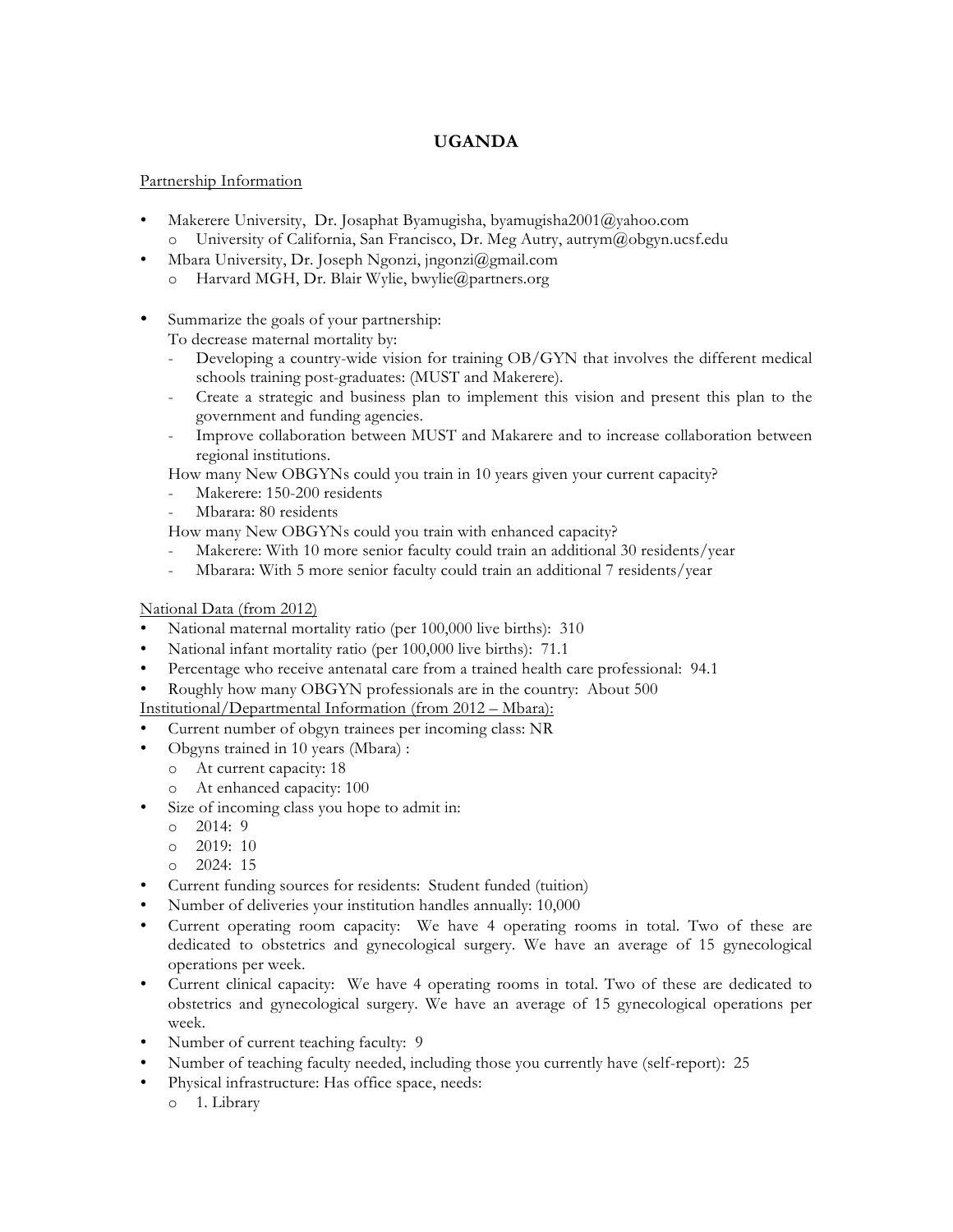- o 2. Personnel: Office secretary
- o 3. Research coordination office
- o 4. Dedicated high bandwidth internet

|                             | Timeline / Action plan:                                                                                                                                              |                                                                                                                                                                                                              |  |
|-----------------------------|----------------------------------------------------------------------------------------------------------------------------------------------------------------------|--------------------------------------------------------------------------------------------------------------------------------------------------------------------------------------------------------------|--|
|                             | Makerere                                                                                                                                                             | Mbarara                                                                                                                                                                                                      |  |
| Educational<br>coordinator: | Program director as<br>part of faculty, no<br>supplemental funds<br>for this<br>Residency<br>٠<br>administration chief<br>exists<br>No administration<br>coordinator | Program director as<br>part of faculty, no<br>supplemental funds for<br>Developing the idea<br>$\bullet$<br>for a 3rd year<br>leader/chief residency<br>but currently not<br>formalized<br>No administration |  |
| Data coordinator:           | None                                                                                                                                                                 | coordinator<br>None                                                                                                                                                                                          |  |
| Library                     | Small library with<br>old journals                                                                                                                                   | • Limited access through<br>MUST library                                                                                                                                                                     |  |
|                             | Access to e-journals<br>through Makerere                                                                                                                             |                                                                                                                                                                                                              |  |
| Office Space:               | Insufficient office space<br>for faculty                                                                                                                             | One small office for 10<br>faculty members                                                                                                                                                                   |  |

- Source of Certification for obgyns: MMED
- Professional societies: The Association of Obstetricians and Gynecologists of Ugandas
- Do residents in your program have high-bandwidth access to the internet? Often
- Research training and important research questions: NR
- Deployment:

MOH goal: 2 OB/GYNs per regional referral hospital, 1 OB/GYN per district referral hospital. Barriers: Funding support for position, recruitment to neighboring countries (e.g South Sudan).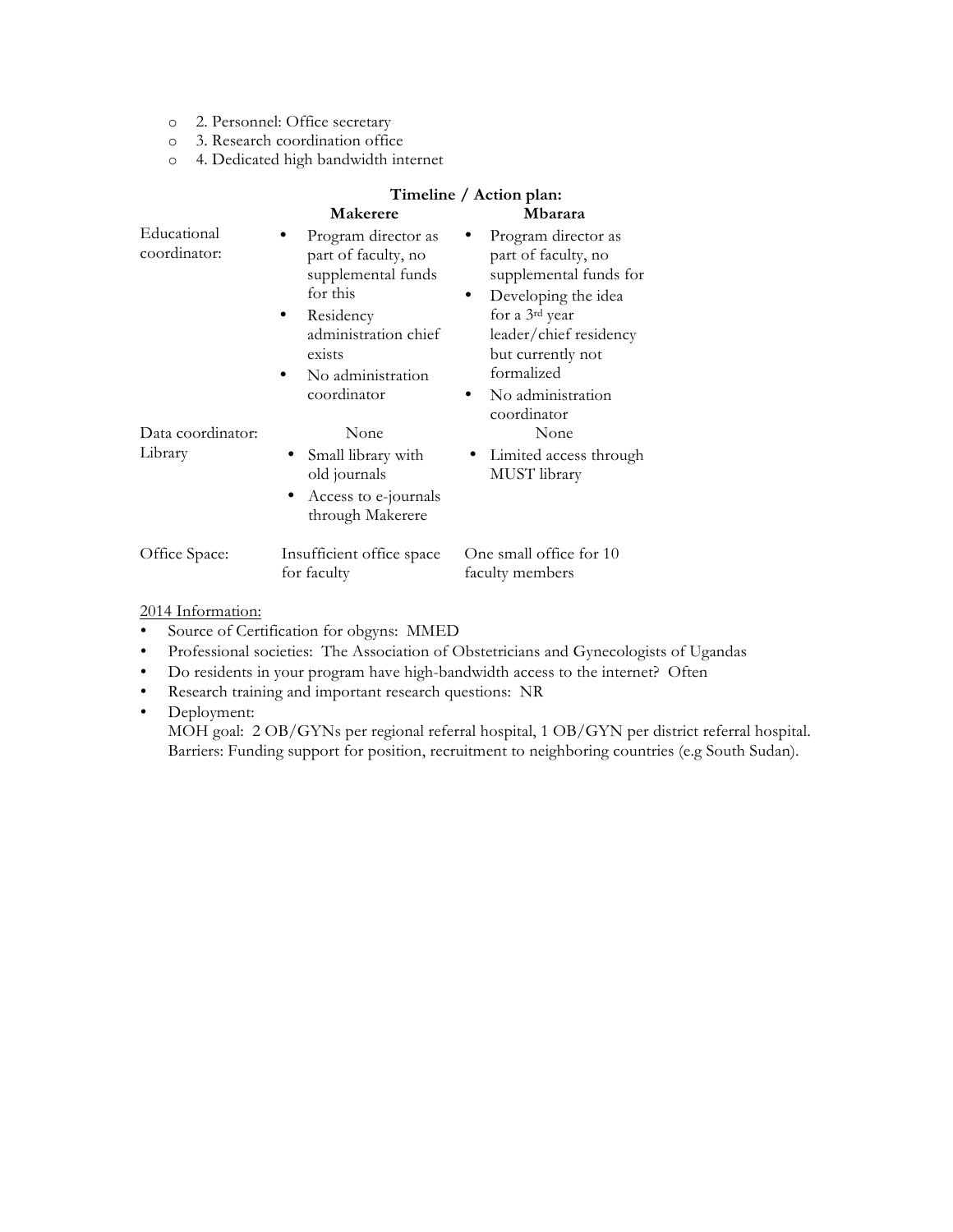## **ZAMBIA**

#### Partnership Information

- University of Zambia, Dr. Bellington Vwalika, vwalikab@gmail.com
- University of North Carolina, Dr. Ben Chi, benjamin\_chi@med.unc.edu
- Summarize the goals of your partnership: Short-term:
	- o Develop a framework describing strategic needs of the Department of Ob-Gyn, focused on a phased and sustainable approach to improving capacity to train and retain talented specialists
	- o Create an MOU that provides the framework for this collaboration
	- o Engage relevant stakeholders to form steering and advisory committees Medium term
	- o Create annual work plans that move us towards the goals outlined by framework above.
	- o Continue to secure funding for component parts across a variety of different mechanisms, including donors, private-public partnerships, and government.
	- o Establish low-cost ways to continue building the partnership, including faculty and student exchanges and remote / teleconferencing fora.
	- o Incorporate other partners as needed to reach the overarching goals. Long-term:
	- o Develop a Centre of Excellence / Women's Hospital at UTH that can house this collaboration
- How many New OBGYNs could you train in 10 years given your current capacity? 50 completed in 10 years
- How many New OBGYNs could you train with enhanced capacity? 150

#### National Data (from 2012)

- National maternal mortality ratio (per 100,000 live births): 440
- National infant mortality ratio (per 100,000 live births): 70.4
- Percentage who receive antenatal care from a trained health care professional:
- Roughly how many OBGYN professionals are in the country: 50

#### Institutional/Departmental Information (from 2012):

- Current number of obgyn trainees per incoming class: 5
	- Obgyns trained in 10 years:
		- o At current capacity: 26
		- o At enhanced capacity: 100
- Size of incoming class you hope to admit in:
	- $O = 2014:10$
	- o 2019: 15
	- o 2024: 20
- Current funding sources for residents: Government
- Number of deliveries your institution handles annually: 17,000
- Current operating room capacity: 3 operating rooms
- Current clinical capacity: daily morning ANC seeing an average of 30-40 patients
- Number of current teaching faculty: 11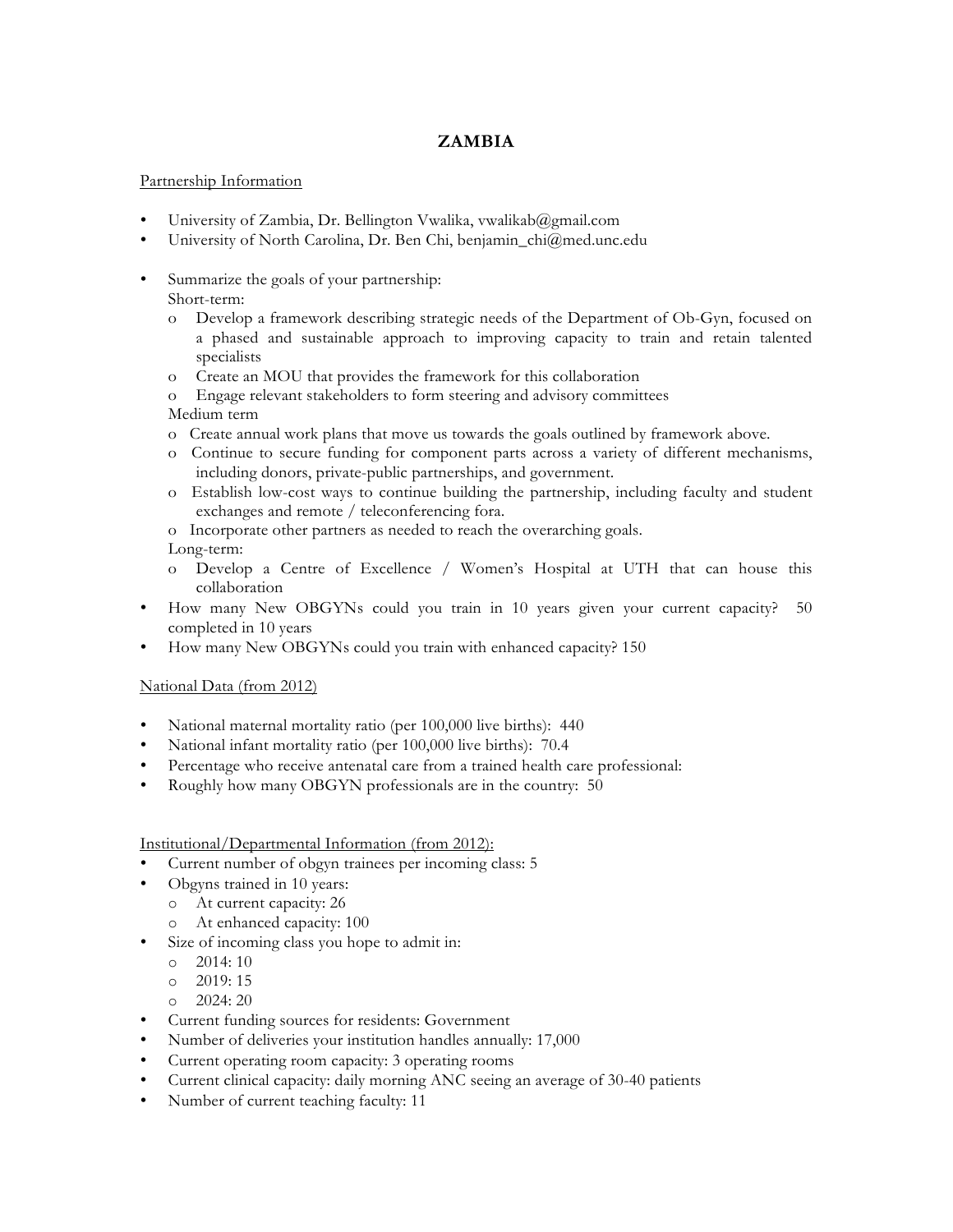- Number of teaching faculty needed, including those you currently have (self-report): 18
- Physical infrastructure: Has office space, Library and/or journal collection via internet. Needs:
	- o Satellite centers for care expanded clinical teaching facilities.
	- o Designated interests for specialty concentrated knowledge and resources in the unit.
	- o Classroom space.
	- o Dedicated women's Hospital expanded labor ward, operating theatres, specialty clinics, dedicated office space.

- Source of Certification for obgyns: University Senate provides certificate for graduates (Copperbelt and UNZA) HPCZ – medical license
- Professional societies: ZAGO and ZMA tasked to advise government reproductive health matters
- Do residents in your program have high-bandwidth access to the internet? Sometimes
- Research training and important research questions:
	- o Evaluating program strategies to see if they are effective in reducing maternal mortality
	- o Beliefs, myths, practices around reproductive health influencing access and outcomes
	- o Developing new interventions to reduce mortality and morbidity
	- Deployment:
	- o Deployment only at provincial hospital level, 21 general hospitals and 3 tertiary hospitals.
	- o Many unfilled positions.
	- o Establishment 2 per general hospital + 10-12 per tertiary hospital.
	- o As many as 16 per tertiary ideally.
	- o Aspiration every district hospital has at least 1 trained Ob-Gyn (81 district hospitals).
	- o Establishment has provincial hospitals going up.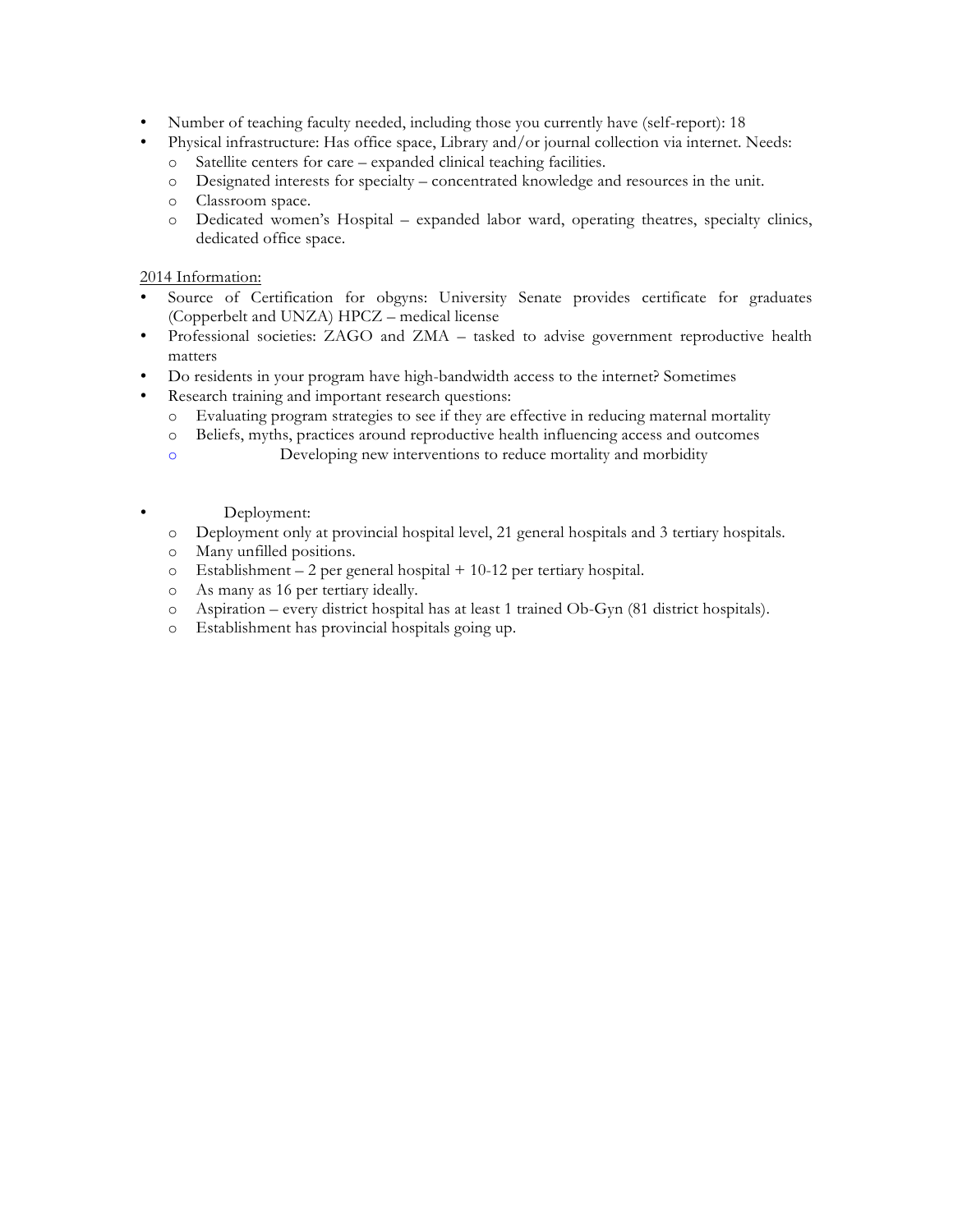# **THE GAMBIA**

### Partnership Information

- University of The Gambia, Dr. Patrick Idoko, patidoko@gmail.com
	- o Drexel University, Dr. Owen Montgomery, owen.montgomery@drexelmed.edu
	- o University of New Mexico, Alan Waxman, awaxman@salud.unm.edu
- Summarize the goals of your partnership:
	- Facilitate the establishment of an ob/gyn residency in The Gambia
	- Medium term goal, 3 year residency.
	- Develop faculty, train residents, ultimately reduce maternal mortality in 5 yrs.
- Next steps:
	- Patrick Idoko to approach the MOH and MOE with vision to get their support for concept of PG Residency education. He has contacts with MOH.
	- Short document and long documentation outlining his vision for ob/gyn residency.
	- Within next two weeks He will have first draft to submit to US partners for comments.
- Arrange meeting with MOH and MOE.
	- Once he has ministry support, will talk to other potential partners: UNFP, EU, others.
	- Push agenda to complete training of other 2 ob/gyns to get fellowship in WACS and GCPS.
- How many New OBGYNs could you train in 10 years given your current capacity? 0
- How many New OBGYNs could you train with enhanced capacity? 20

#### National Data (from 2012)

- National maternal mortality ratio (per 100,000 live births): 360
- National infant mortality ratio (per 100,000 live births): NR
- Percentage who receive antenatal care from a trained health care professional: nr
- Roughly how many OBGYN professionals are in the country: 9: 2 part time faculty and 7 in practice

#### Institutional/Departmental Information (from 2012):

- Current number of obgyn trainees per incoming class: 0
	- Obgyns trained in 10 years:
	- o At current capacity: 0
	- o At enhanced capacity: 27
- Size of incoming class you hope to admit in:
	- o 2014: NR
	- o 2019: NR
	- o 2024: NR
- Current funding sources for residents: No program currently
- Number of deliveries your institution handles annually: 6,000
- Current operating room capacity: Twin theatre with capacity to do 2 surgeries concurrently
- Current clinical capacity: Clinic Space for 4 Doctors each seeing 15 20 cases daily
- Number of current teaching faculty: 3
- Number of teaching faculty needed, including those you currently have (self-report): 6

#### 2014 Information:

Physical infrastructure: Currently has office space.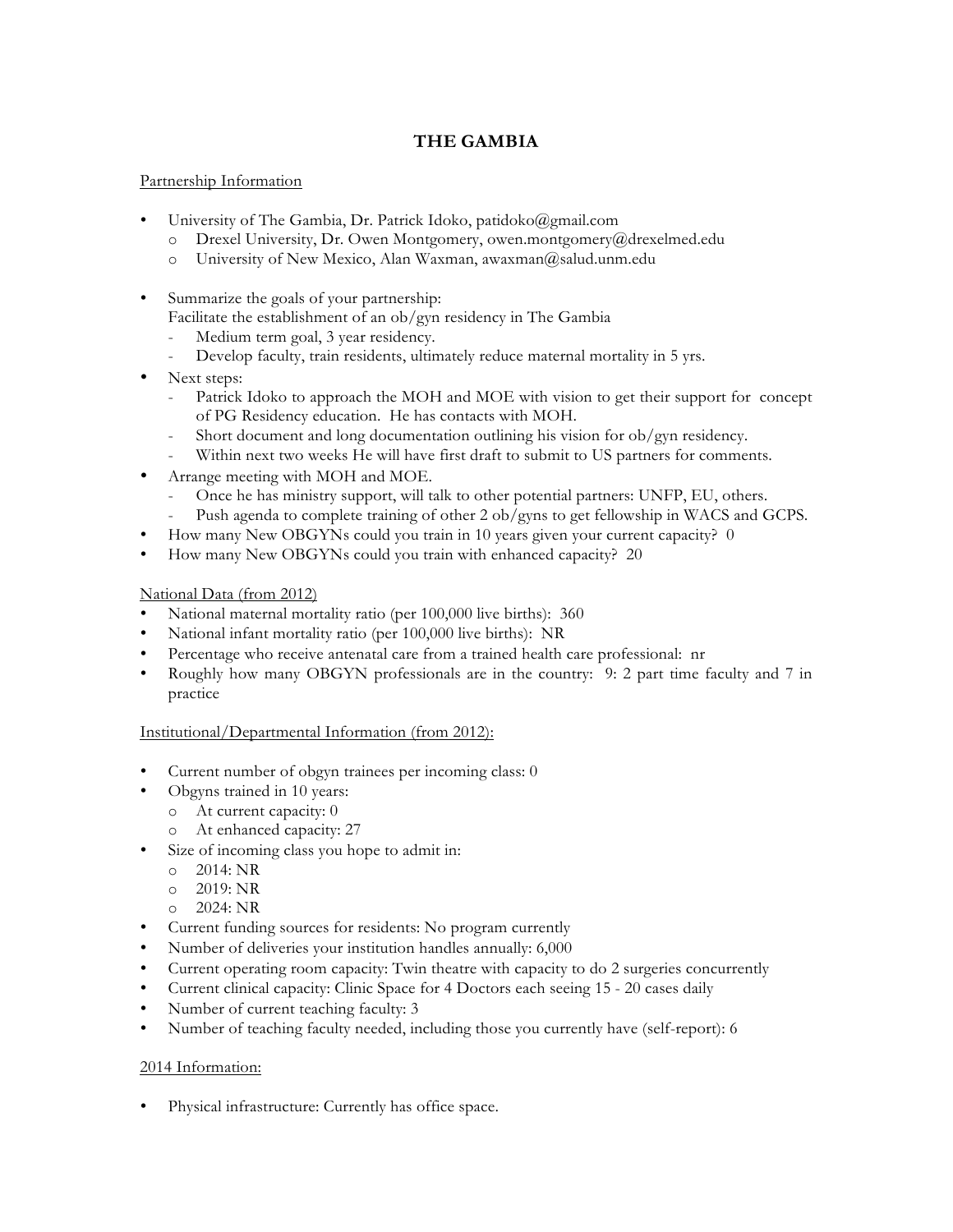Needs:

- o Ultimately need major construction, currently have office space, seminar room, ORs wards and clinics currently functional. Need clinical skills lab, currently in planning by university.
- o Univ. just built 3 story building for undergraduate program. Could use it also for residency. Has library. Need to build digital library of women's health.
- o Ob-specific simulation equipment for simulation lab. Laparoscopic trainer.
- Source of Certification for obgyns: NR
- Professional societies: NR
- Do residents in your program have high-bandwidth access to the internet? Sometimes
- Research training and important research questions: MOH values Millennium Development Goals. Tracking the appropriate parameters very useful. Presidential decree that all prenatal care and childhood care free to age 5. Resources didn't follow the decree. Tracking the parameters vital.
- Deployment: Govt. wants to deploy all forms of specialists. Deployed three people trained in ob/gyn locally; as a result they're not available to serve as faculty at the teaching hospital. Deployments at the direction of the President.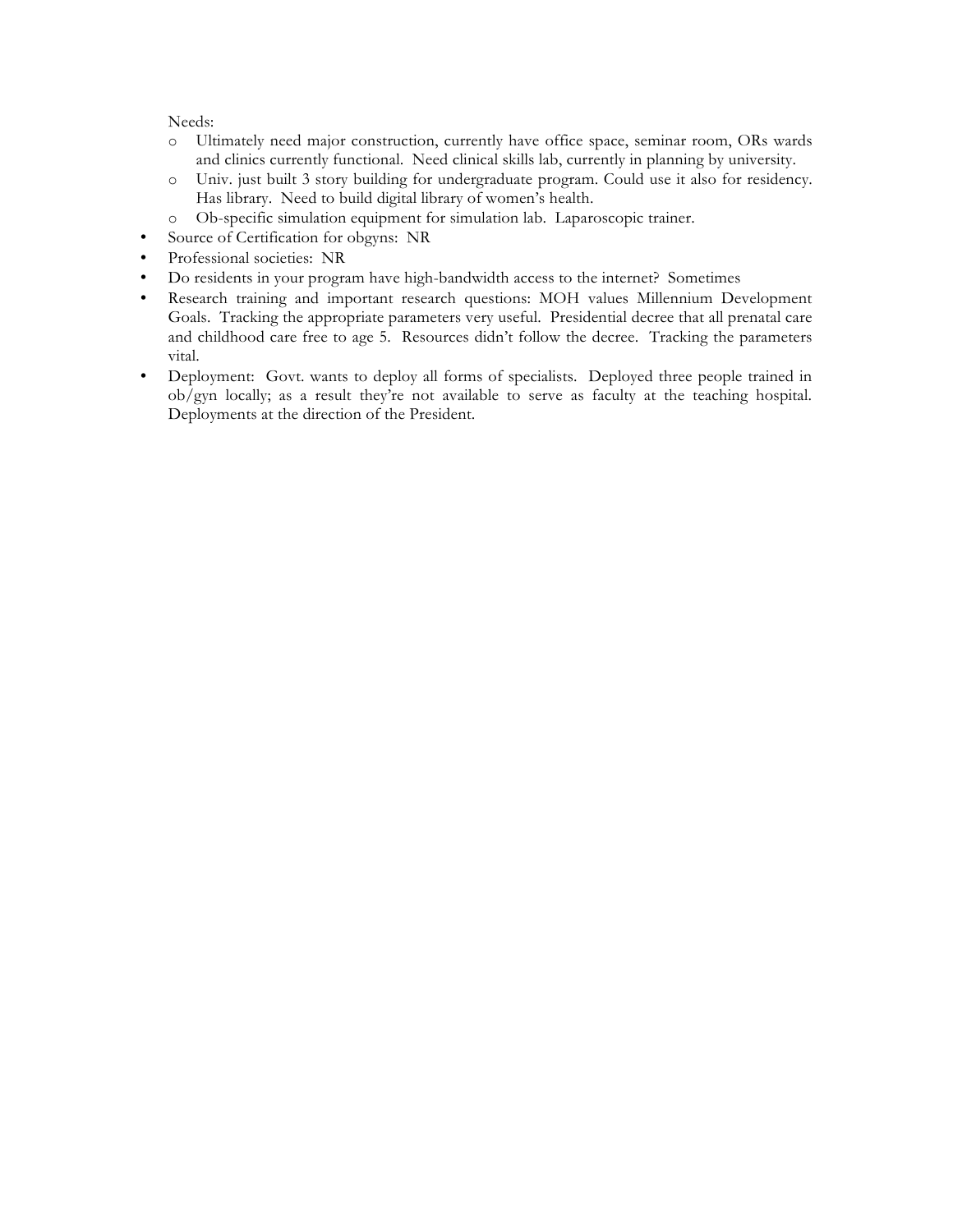## **BOTSWANA**

#### Partnership Information

- University of Botswana, School of Medicine, Dr. Doreen Ramogola-Masive, doreen.masire@gmail.com
- University of Pennsylvania, Dr. Jack Ludmir, jaludm@uphs.upenn.edu

#### National Data (from 2012)

- National maternal mortality ratio (per 100,000 live births): NR
- National infant mortality ratio (per 100,000 live births): NR
- Percentage who receive antenatal care from a trained health care professional: NR
- Roughly how many OBGYN professionals are in the country: NR

### Institutional/Departmental Information (from 2012):

- Current number of obgyn trainees per incoming class: none
	- Obgyns trained in 10 years:
	- o At current capacity: 0
		- o At enhanced capacity: 5-10
- Size of incoming class you hope to admit in:
	- $O = 2014:0$
	- $O = 2019: 2-4$
	- $024:4$
- Current funding sources for residents: Government
- Number of deliveries your institution handles annually: The main tertiary hospital in Gaborone, Princess Marina Hospital has 6000-6500 deliveries a year.
- Current operating room capacity: 2 operating rooms shared between obstetrics and gynecology
- Current clinical capacity: Daily morning ANC seeing an average of 30-40 patients
- Number of current teaching faculty: 3
- Number of teaching faculty needed, including those you currently have (self-report): 6
- Physical infrastructure: Needs
	- o Administrative space in Hospital for faculty and trainees
	- o Appropriate meeting rooms
	- o On call and ablution facilities
	- o Appropriate equipment including: ultrasound, fetal maternal monitoring, minimally invasive surgical equipment
	- o Computers and reliable internet connectivity in Hospital to UB library facilities and external partner
	- o Research infrastructure at UB

- Source of Certification for obgyns: Currently to be certified by the South African Colleges of Medicine and to receive MMED qualification from UB.
- Professional societies: Currently there is existence of a General Medical Association for all doctors. No professional ObGyn society yet.
- Do residents in your program have high-bandwidth access to the internet? Often.
- Research training and important research questions:
	- o Reliable maternal extreme morbidity and mortality data to determine trends in causes and health policies to remediate.
	- o Causes for high rate of prematurity and possible prevention measures.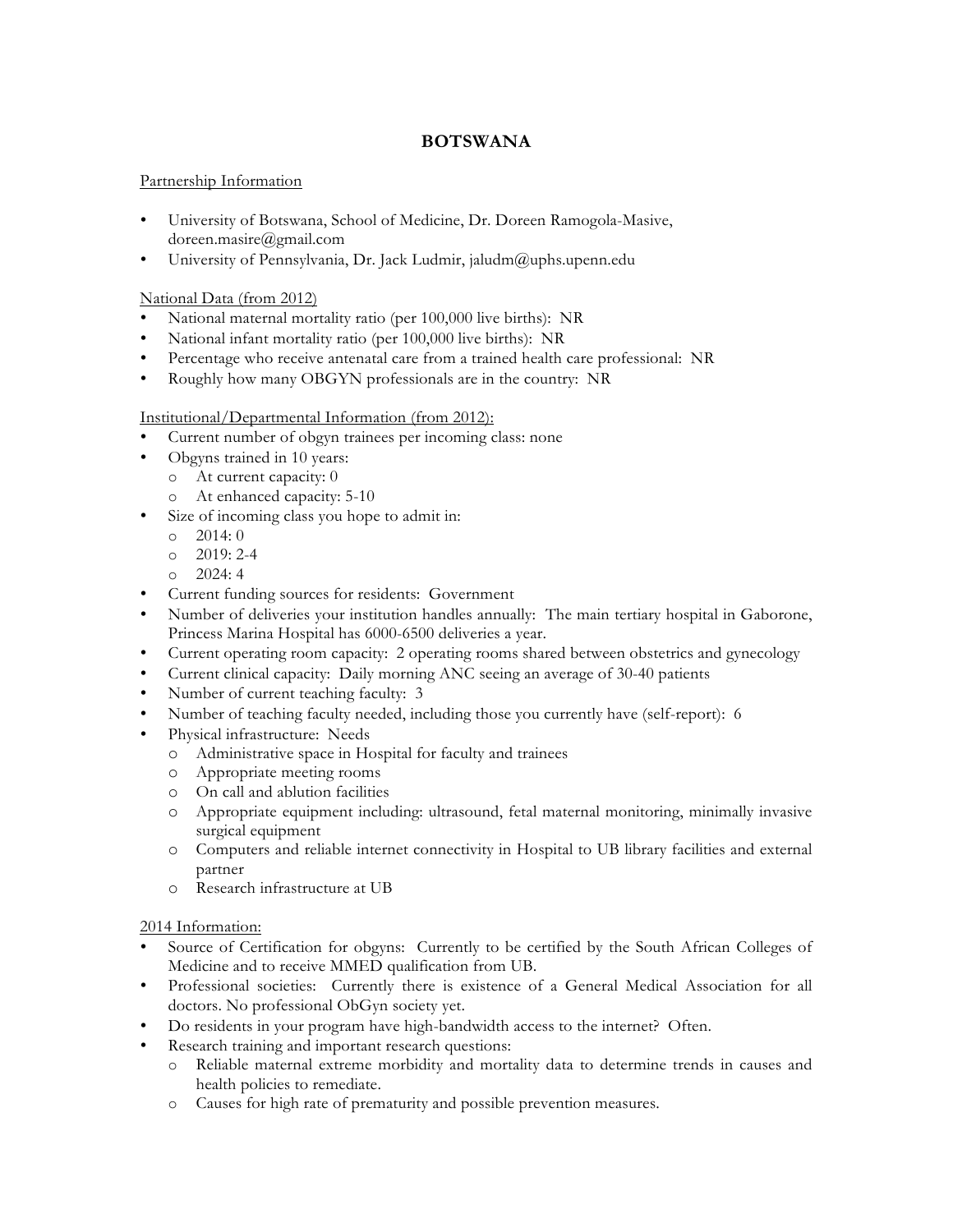- o Optimal management of prematurity.
- o What are the rates of HIV seroconversion in pregnancy?
- Deployment

Goal:

- o Two ObGyns per district hospital (10 district hospitals)
- o Six ObGyns per tertiary hospital (2 tertiary hospitals)

Opportunities:

- o Unmet needs in the public sector.
- o Creation of new medical school (2009) with opportunity for post graduate training in ObGyn to be able to satisfy clinical service needs.

Barriers:

- o Commitment to fund the positions established by goals.
- o Willingness of physicians to serve in rural areas.
- o Medical School unable to recruit Chair to lead department and start training program.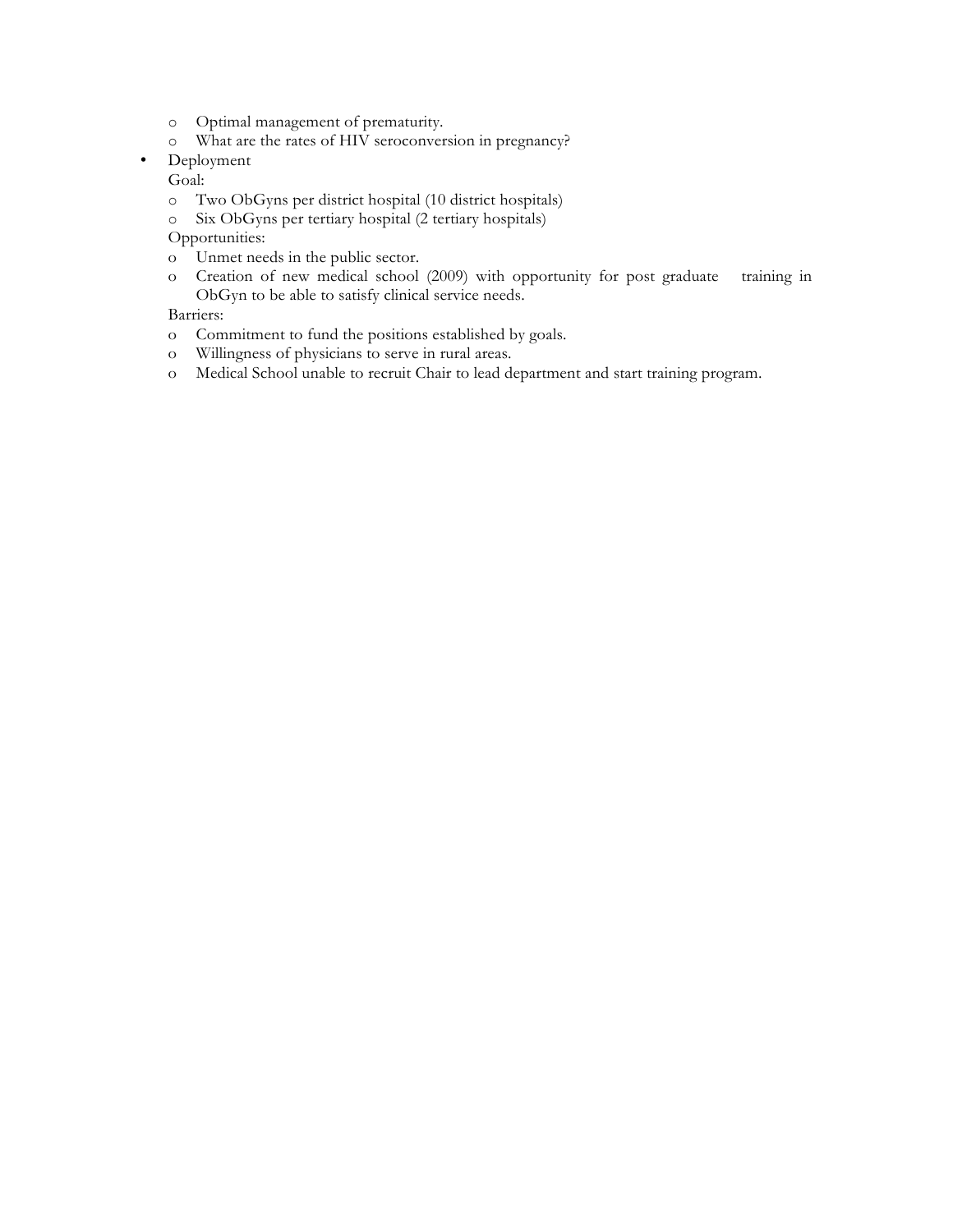# **KENYA**

## Partnership Information

- Moi University School of Medicine, Dr. Hilary Mabeya, mabeya4@gmail.com
- University of Indiana, Dr. Lee Learman, llearman@iupui.edu
- Summarize the goals of your partnership:
	- 1. Capacity building in education, research, programs, ToT,
	- 2. Sustainability through ownership
	- 3. Research and promotions
- How many New OBGYNs could you train in 10 years given your current capacity.
	- 80-100 trainees
- How many New OBGYNs could you train with enhanced capacity?
	- 1. Trainees
	- 2. Build up capacity with partnership with county facilities
- NB: Next steps
	- 1. Formation of 1000+ team in Kenya composed of Deputy Director Clinical Services MTRH, County Cabinet Secretary, MOE and MOH, Chair RH Moi.
	- 2. Use county health facilities to train new OBSGYNs.
	- 3. MOH to increase sponsorship for trainees.
	- 4. Part of free maternity fee to be used to pay for trainers/staff.
	- 5. Get a medical Education administrator to form the secretariat.

#### National Data (from 2012)

- National maternal mortality ratio (per 100,000 live births): 360
- National infant mortality ratio (per 100,000 live births): 51.7
- % Who receive antenatal care from a trained health care professional: 91.7
- Roughly how many OBGYN professionals are in the country: 400 (roughly 70% in Nairobi)

Institutional/Departmental Information (from 2012):

- Current number of obgyn trainees per incoming class: 6
- Obgyns trained in 10 years: 50-60
	- o At current capacity: 20
	- o At enhanced capacity: 50-60
- Size of incoming class you hope to admit in:
	- o 2014: 6-7
	- o 2019: 8-9
	- o 2024: 9-10
- Current funding sources for residents: Student Funded (Tuition), Government Funded, NGO Funded, Salaried Residents, hospital
- Number of deliveries your institution handles annually: 10-12,000
- Current operating room capacity: 2-3 rooms
- Current clinical capacity: 4 rooms
- Number of current teaching faculty: 7
- Number of teaching faculty needed, including those you currently have (self-report): 14

#### 2014 Information:

• Physical infrastructure: Need: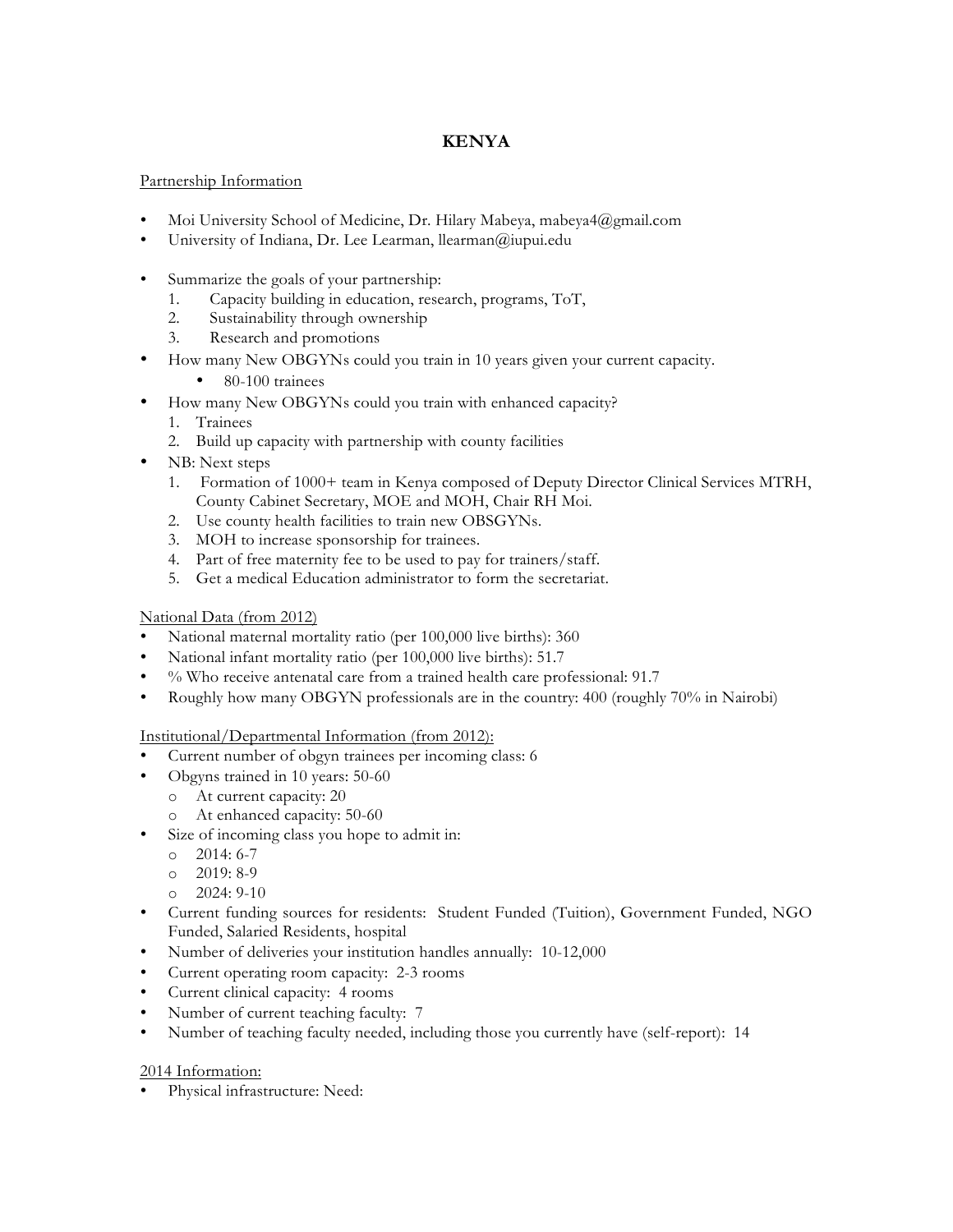- o Space to expand the no of trainees
- o Employ more faculty
- o Internet for E-learning
- o M –Health
- o Simulation Centres
- o Equipment for newborns, incubators, US machines
- Source of Certification for obgyns: University Certification and KMPDB
- Professional societies: KOGS, ESCAOGS role in coordination, education and advocacy and research
- Do residents in your program have high-bandwidth access to the internet? Often
- Research training and important research questions:
	- o Health seeking behavior during delivery, is distance the cause? What are barriers to hospital delivery?
	- o FP uptake why low?
	- o Questions of cervical cancer, fistula, preoperative assessment before C/S and outcome Does it improve outcome
	- o ANC attendance and facility delivery in hospital that have an operating theatre.
	- o Is training of TBAs increasing hospital delivery
- Deployment:

Current government commitment: More extraneous allowance and related hardship allowances committed for implementation, more opportunities for subspecialty training.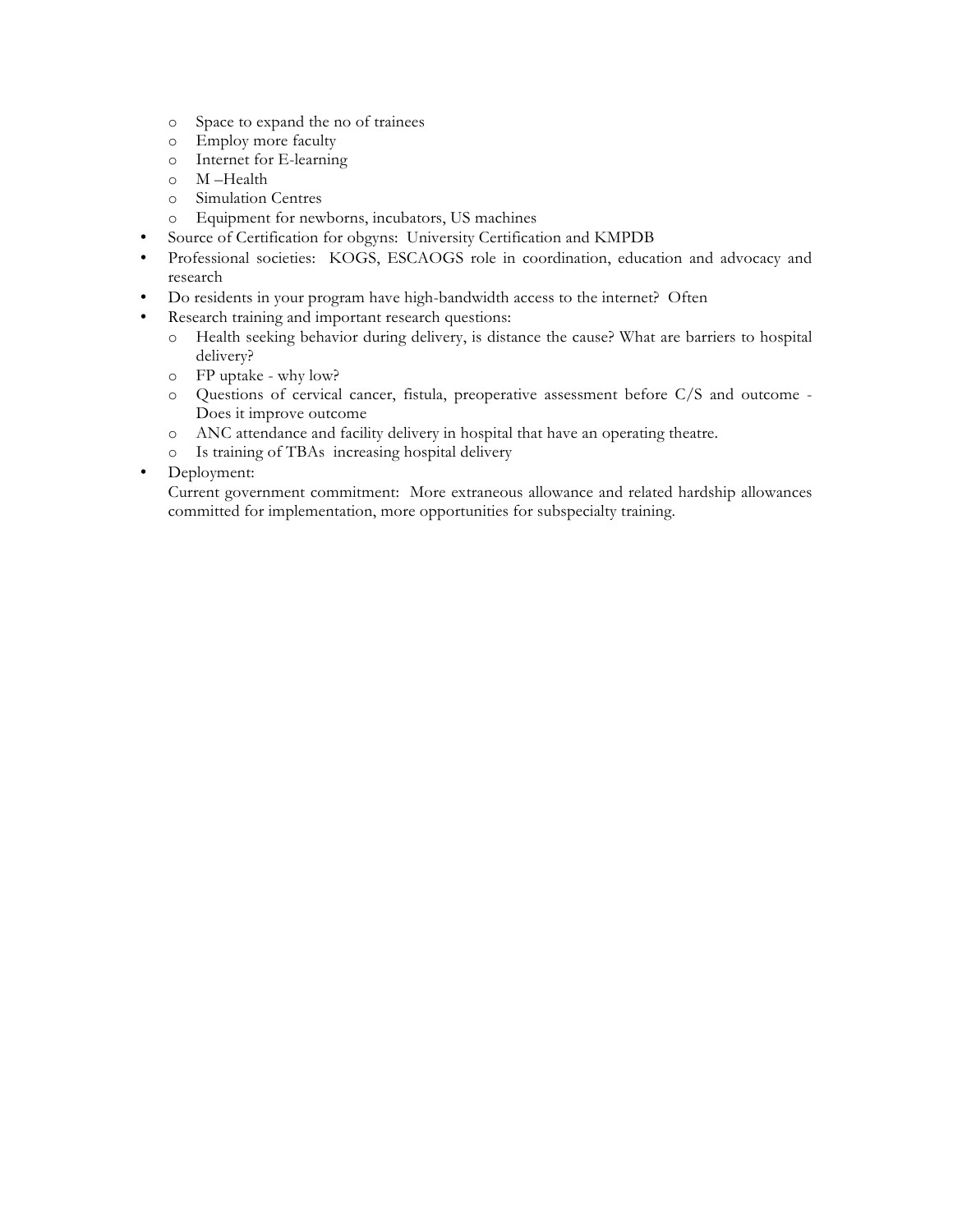## **GHANA**

#### Partnership Information

- Kwame Nkrumah University of Science and Technology, Dr. Kwabena Danso, kadanso1443@yahoo.com
	- o University of Michigan, Dr. Frank Anderson, fwja@med.umich.edu
- Korle Bu Teaching Hospital, Dr. Samuel Obed, obedamenyi@yahoo.com o University of Michigan, Dr. Frank Anderson, fwja@med.umich.edu
- NEW (2015): Ghana College of Physicians and Surgeons, Dr. David Ofori, dofori4950@gmail.com
	- o Albert Einstein, Dr. Irwin Merkatz, chairobgyn@aol.com
- Summarize the goals of your partnership:
	- 1. RE ESTABLISH THE JOINT GOALS (Review of Elmina declaration)
	- 2. MORE SPECIFIC mutually agreed OBJECTIVES eg research capacity building faculties
	- 3. Discuss funding from both sides
	- 4. Look into clinical faculty visits eg maternal fetal medicine, gynaeoncology
	- 5. Equipment for sub-specialty training ( especially gynae-oncology)
- How many New OBGYNs could you train in 10 years given your current capacity? 300
- How many New OBGYNs could you train in 10 years with enhanced capacity? 400

### National Data (from 2012)

- National maternal mortality ratio (per 100,000 live births): 350
- National infant mortality ratio (per 100,000 live births): 50.3
- % Who receive antenatal care from a trained health care professional: 95.4
- Roughly how many OBGYN professionals are in the country: 141
- Institutional/Departmental Information: (KNUST) (from 2012):
- Current number of obgyn trainees per incoming class: 10
- Obgyns trained in 10 years:
	- o At current capacity: 50
	- o At enhanced capacity: 100
- Size of incoming class you hope to admit in:
	- o 2014: 12
	- o 2019: 15
	- o 2024: 20
- Current funding sources for residents: Student Funded (Tuition), Government Funded, Salaried Residents
- Number of deliveries your institution handles annually: 10,000
- Current operating room capacity: 3 operating rooms
- Current clinical capacity: 8 consulting rooms
- Number of current teaching faculty: 13
- Number of teaching faculty needed, including those you currently have (self-report): 20

#### Institutional/Departmental Information: (Korle Bu) (from 2012):

- Current number of obgyn trainees per incoming class: 10
- Obgyns trained in 10 years:
	- o At current capacity: NR
	- o At enhanced capacity: 150
- Size of incoming class you hope to admit in: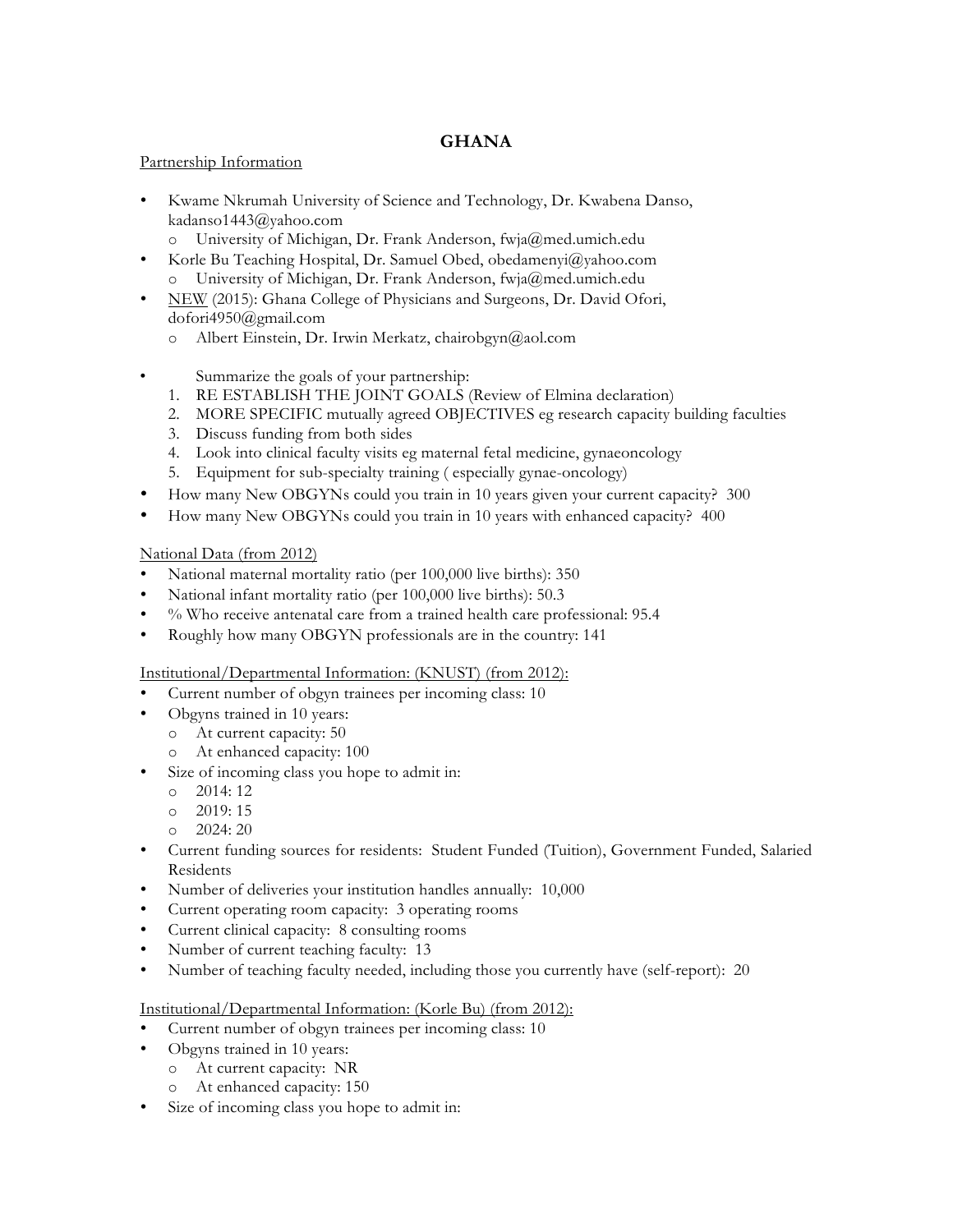- o 2014: 15
- o 2019: 15
- $O = 2024:14$
- Current funding sources for residents: Government funded
- Number of deliveries your institution handles annually:
- Current operating room capacity:
- Current clinical capacity:
- Number of current teaching faculty:
- Number of teaching faculty needed, including those you currently have (self-report):
- Physical Infrastructure: Has: Office space, Library and/or journal collection via internet, Education Coordinator, Data Coordinator. Needs: Computers, equipment for minimally invasive gynecological surgery, equipment for Urogynecolgy, establishment of Assisted Reproductive Unit, establishment of Maternal-Fetal Unit.

- Source of Certification for obgyns: Supernational body.
- Professional societies: Ghana College of Physicians and Surgeons, West African College of Surgeons.
- Do residents in your program have high-bandwidth access to the internet? Sometimes
- Research training and important research questions:
	- o Determinants of severe maternal morbidity and mortality.
	- o What are the major contributors of our maternal mortality.
	- o Auditing process.
	- o Research into effectiveness of supervision or outreach services.
	- o Investigate the effectiveness of clinical interventions/ family planning modules.
	- o Investigate the causes of unmet needs for family planning.
- Deployment:
	- o Goal:

4 obstetricians per population of 200 000 OR a minimum of 2 obstetricians per district hospital (216 districts in Ghana) with an average of 15 000 per district. Minimum of 6 obstetricians per regional hospital. Requirements for a teaching hospital?

o Opportunities

Expanding intake into existing training programs to churn out more obgyns. Currently Intake for the colleges currently is 15 per center (KBTH & KATH) leading to about 30 obgyns are produced per year.

Tamale and Cape Coast medical schools to be supported to train obgyns

Internal and external support for Tamale and Cape Coast.

o Barriers

Pass rate for basic sciences entry exams, no expansion of infrastructure for training faculty for subspecialty training, districts are unattractive to the obgyn, poor infrastructure, lack of motivation/incentives for rural postings.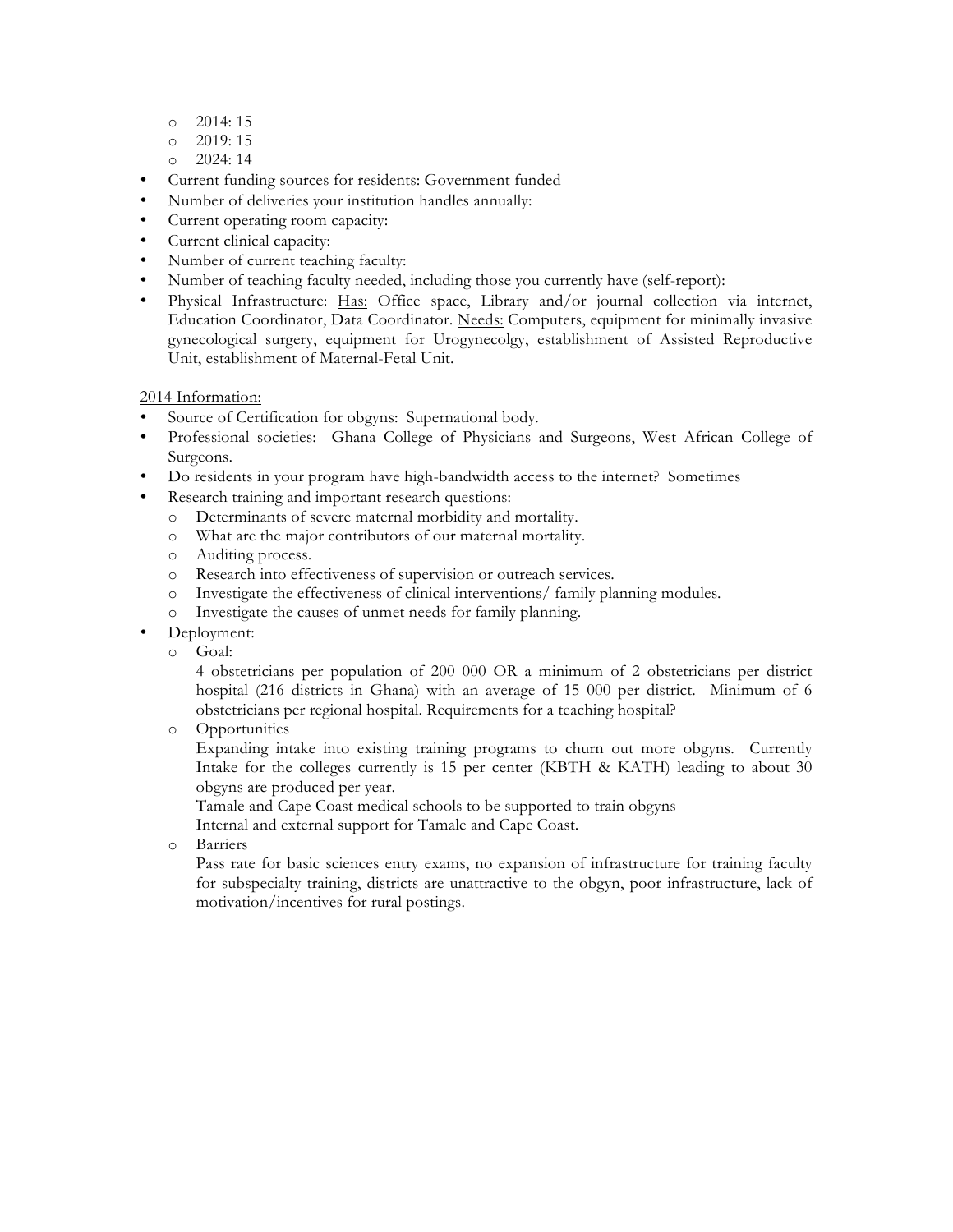## **ETHIOPIA**

#### Partnership Information

- St. Paul Hospital Millennium Medical College, Dr. Balkachew Nigatu, balkewnega@gmail.com o University of Michigan, Dr. Senati Fisseha, sfisseha@med.umich.edu
- Hawassa Univeristy, Dr. Zenebe Wolde, zenejijo@gmail.com
	- o University of Wisconsin, Dr. Cynthie Anderson, ckanderson@wisc.edu
- Mekelle University, Dr. Sampson Mulugeta, samson.mulu@yahoo.com o Oregon Health Sciences University, Dr. Rahel Nardos, nardosr@ohsu.edu
- Mekelle University, Dr. Sampson Mulugeta, samson.mulu@yahoo.com o Northwestern University, Dr. Gelila Goba, gelila-goba@fsm.northwestern.edu
- Mekelle University, Dr. Sampson Mulugeta, samson.mulu@yahoo.com
	- o Washington University, Dr. Lewis Wall, walll@wustl.edu
- Summarize the goals of your partnership:
	- Reduce maternal and perinatal morbidity and mortality through university partnerships that provide in-country training for highly qualified OBGYN physicians who are positioned to address the leadership, teaching, and clinical care needs of the country for generations to come.
	- There are three university partnerships represented at this meeting and some partnerships include more than bilateral, but may include three or more institutions.

As a collective:

- Establish a consortium of Universities coordinated and in collaboration with ESOG that can facilitate sharing of expertise, deployment of resources, prevention of duplication of efforts, ensure communication hub that is sustainable
- Create a joint document signed by all relevant parties to guide our overall work. Use Ghana/UM CHARTER as a guide and use the "Institutional Commitments" 15 points as a guide for adaptation to local context and needs with strong government support
- Work together to create sustainable, high quality OB/GYN residency training programs at various sites across Ethiopia. The context will include strategies to create an enabling environment that promotes retention of all cadres. Output will be resident graduates that are positioned to meet and address all of the following: clinical care for the population, leadership inside and outside academic institutions to guide health policy and curriculum development, production of high quality research in maternal health, graduates that have the appropriate skill mix that goes beyond technical skills to include advocacy, time management, communication, leadership training, research, mentoring, negotiation, effective presentations.

How many New OBGYNs could you train in 10 years given your current capacity. Current national output this year will be 30 new graduates (AAU and Jimma) National goal is to have 800 practicing in country by 2020

#### How many New OBGYNs could you train with enhanced capacity?

There is a national plan for expansion of residency training which is well articulated. The current capacity will not remain the same given the national plan and the initiation of new residency programs that have already launched at SPHMMC, Gondar, Mekele, Bahir Dar. In process of launching two new programs this year are Hawassa and Adama.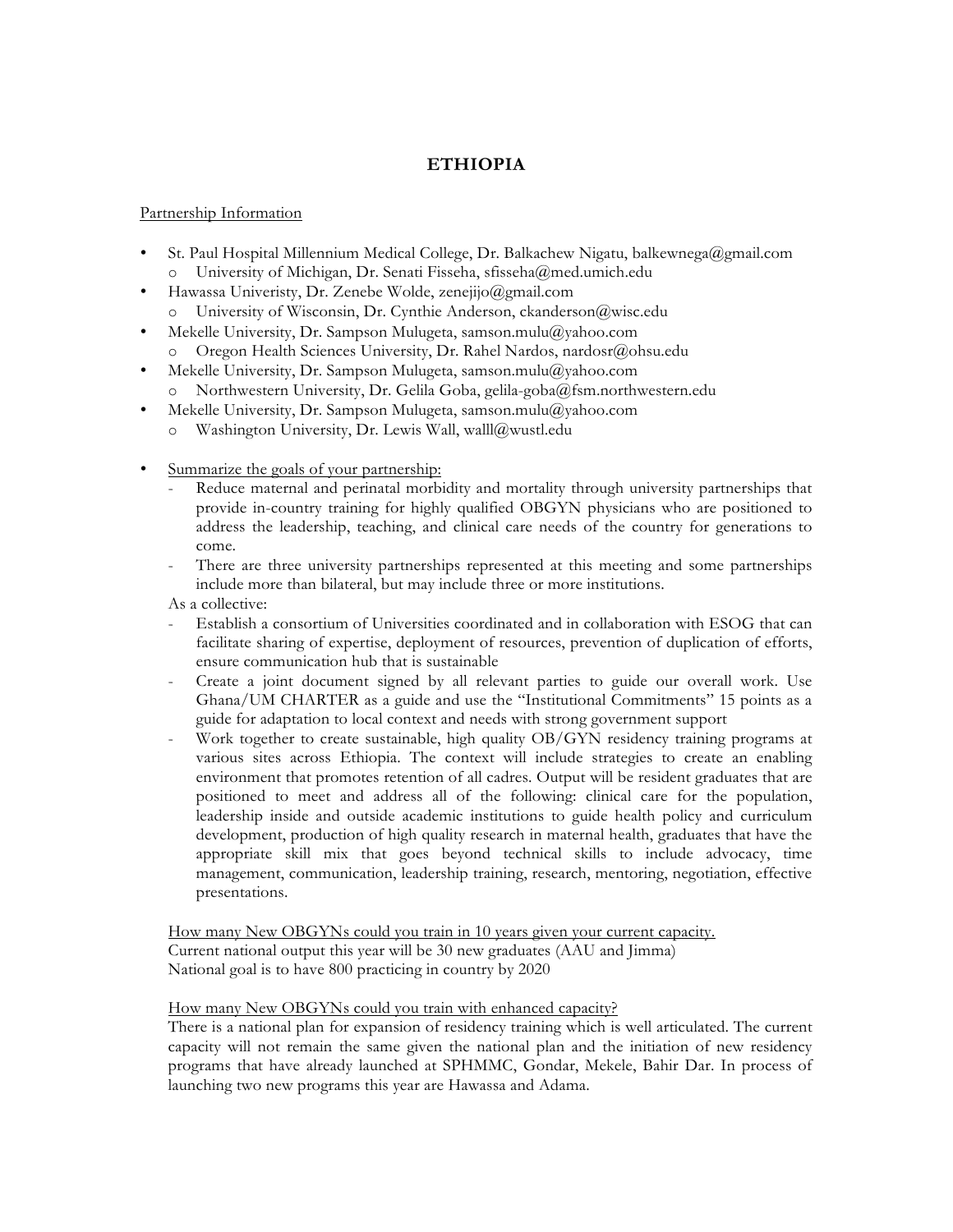#### National Data (from 2012)

- National maternal mortality ratio (per 100,000 live births): 350
- National infant mortality ratio (per 100,000 live births): 59.2
- % Who receive antenatal care from a trained health care professional: 42.6
- Roughly how many OBGYN professionals are in the country: 235

Institutional/Departmental Information (St. Paul Hospital Millennium Medical College) (from 2012):

- Current number of obgyn trainees per incoming class: 7
- Obgyns trained in 10 years:
	- o At current capacity: 21
	- o At enhanced capacity: 160
- Size of incoming class you hope to admit in:
	- o 2014: 15
	- o 2019: 25
	- o 2024: 30
- Current funding sources for residents: Salaried residents
- Number of deliveries your institution handles annually: 4500
- Current operating room capacity: CS room with capacity to perform 8 per day. Separate Gyn. OR
- Current clinical capacity: 60-80 cold cases a day
- Number of current teaching faculty: 7
- Number of teaching faculty needed, including those you already have (self-report): 20
- Physical infrastructure: Have office space, Education Coordinator. Need "We need a learning resource center with both online materials and hard copies, lecture room with the necessary teaching aids.

## Institutional/Departmental Information (Hawassa) (from 2012):

- Current number of obgyn trainees per incoming class: 0
- Obgyns trained in 10 years:
	- o At current capacity: 5
	- o At enhanced capacity: 60
- Size of incoming class you hope to admit in:
	- o 2014: 5
	- o 2019: 10
	- o 2024: 20
- Current funding sources for residents: Government funded
- Number of deliveries your institution handles annually:
- Current operating room capacity:
- Current clinical capacity:
- Number of current teaching faculty: 7
- Number of teaching faculty needed, including those you currently have (self-report): 14
- Physical infrastructure: Currently have: Library and/or journal collection via internet , Personnel: Education Coordinator. Need: To strengthen our OB/GYN clinics and available services in terms of training the faculty in areas of subspecialty, availing some equipment so that the residents would get better knowledge and skill.

#### Institutional/Departmental Information (Mekelle) (from 2012):

- Current number of obgyn trainees per incoming class: NR
- Obgyns trained in 10 years:
	- o At current capacity: 20
	- o At enhanced capacity: 160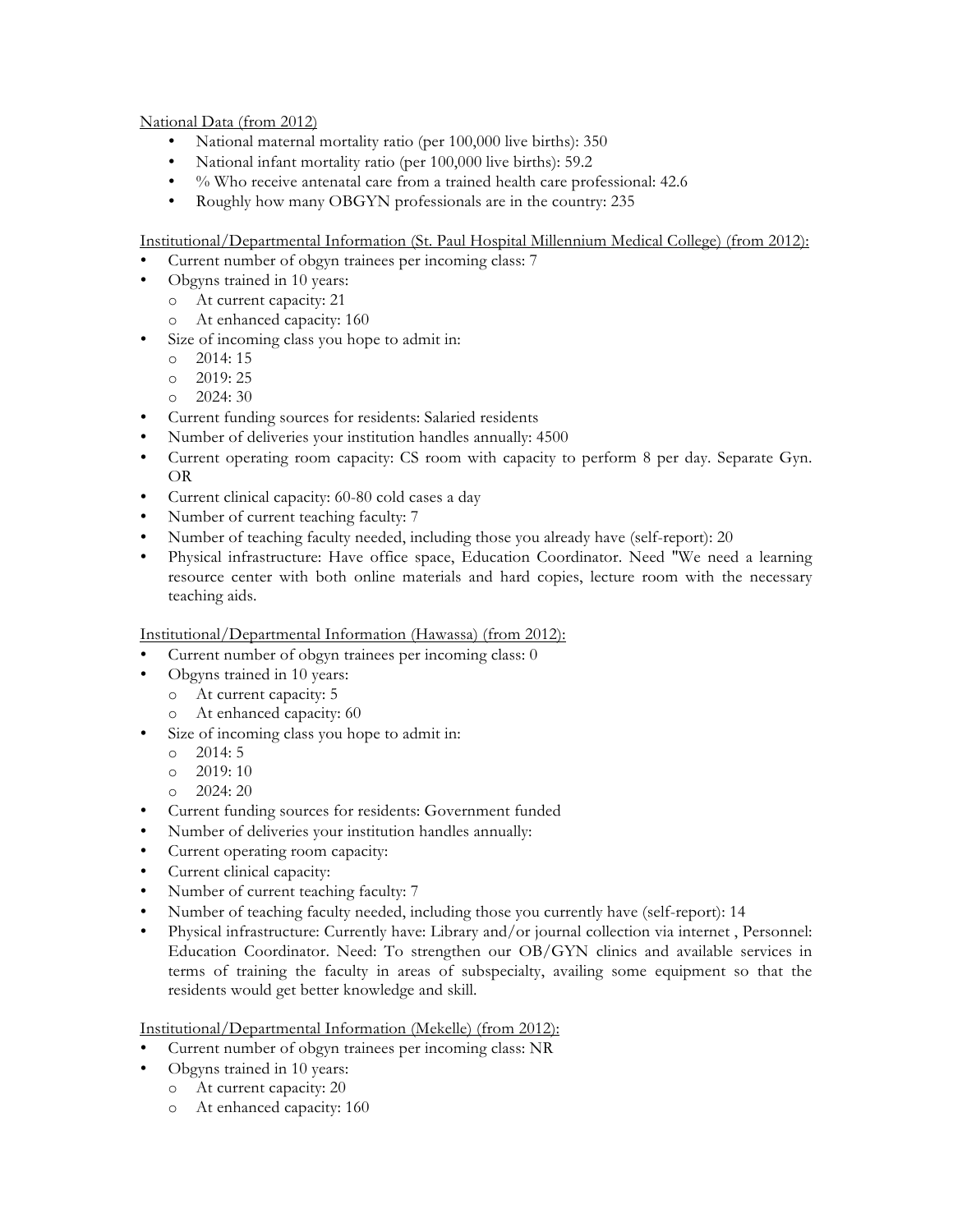- Size of incoming class you hope to admit in:
	- o 2014: 12
	- $o$  2019: 20
	- o 2024: 20
- Current funding sources for residents: Government funded
- Number of deliveries your institution handles annually: 4,500
- Current operating room capacity: At Ayder hospital, we have 2 designated ORs for OB/GYN out of which one is always kept open for ob emergency. 24 hr in house anesthesia and OR team on call. We have 3 OR days for elective gynecology cases. At Mekelle referal hospital, we have 2 OR days for elective gynecology, 24 hr anesthesia and OR team on call. We perform about 720 elective major gynecology procedures per year
- Current clinical capacity: We have resident run clinics 5 days per week, with patient load of about 20 per day. Patients requiring surgery or admission will be referred to consultant attending clinic that is 3 days in a week with average patient load of 10 patients per day.
- Number of current teaching faculty: 6
- Number of teaching faculty needed, including those you currently have (self-report): 12
- Physical infrastructure: Has: Office space, Library and/or journal collection via internet, Personnel: Education Coordinator, data coordinator, finance coordinator and transport is pooled under the medical school dean's office.

- Source of Certification for obgyns: The University itself with recognition from Ministries of education and health.
- Professional societies: ESOG, EMA, AFGO, consideration for development of a certifying body like ECOG that would have the legal ability to set standards and license specialists who have completed required training
- Do residents in your program have high-bandwidth access to the internet? Often
- Research training and important research questions: Establishing a health information system and the personnel and equipment that would allow you to accurately track maternal deaths and the case fatality rates- stratified by referral status- , cases of severe post partum hemorrhage, ectopic pregnancy, hypertensive disease of pregnancy, eclampsia, preeclampsia and the case fatality rate for referrals in and those who were booked. Additional data would include apgar scores, neonatal intensive care admission, early neonatal death/survival, and still births.
- Deployment: Goal is to have 800 OBGYNs practicing in the nation by 2020. The variation in numbers of OBGYNs across sites needs to be looked at critically. The health sector and educational sector development plans will guide deployment, which is currently not balanced.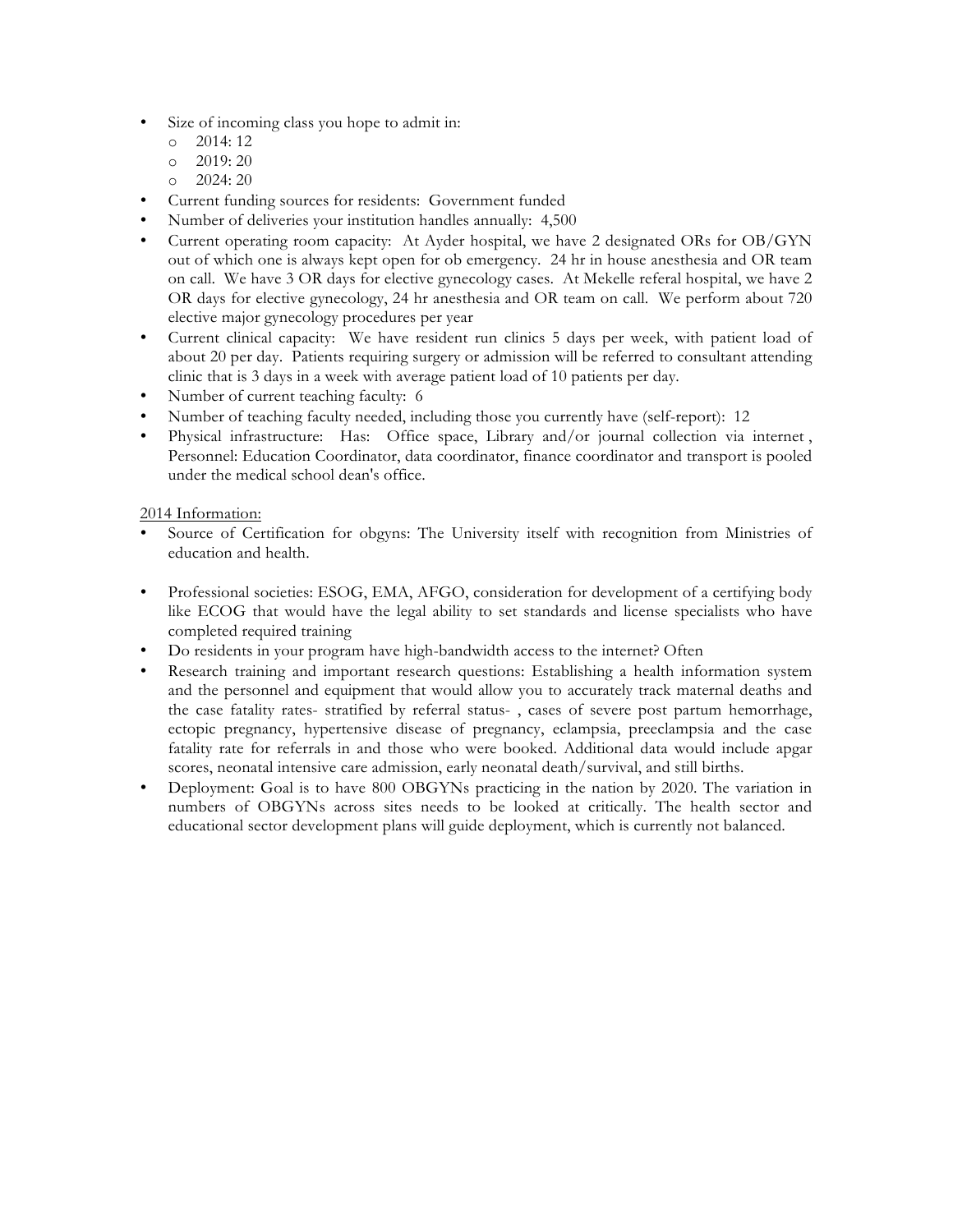# **DEMOCRATIC REPUBLIC OF CONGO**

#### Partnership Information

- Universite Evangelique d'Afrique, Dr. Gustave Mushagalusa, machigera@yahoo.fr
- Partner, TBD
- Summarize the goals of your partnership:
	- 1. Increase the # of ob/gyns in their area of Congo and subsequently in the rural area/province.
	- 2. Increase the # of faculty
	- 3. Increase the # residents
	- 4. Exchange of curricula, teaching ideas, research training, mentorship
	- How many New OBGYNs could you train in 10 years given your current capacity. 25
- How many New OBGYNs could you train with enhanced capacity?
	- o If they manage to have 10 faculty in the department, then they could train 50 in 10 years.
- Final plans:
	- 1. Select a UM faculty to champion this collaboration (Diana and frank will meet w/TJ when we return)
	- 2. Write up a MOU or declaration on Partnership with guidance from Dr. Johnson
	- 3. Regular phone/Skype/e-mail communication(s) between the parties (TJ, Diana, Frank, UM champion (to be named) and Gustave and Olivier.

#### National Data (from 2012)

- National maternal mortality ratio (per 100,000 live births): NR
- National infant mortality ratio (per 100,000 live births): NR
- % Who receive antenatal care from a trained health care professional: NR
- Roughly how many OBGYN professionals are in the country: NR

Institutional/Departmental Information (from 2012):

- Current number of obgyn trainees per incoming class: 3
- Obgyns trained in 10 years:
	- o At current capacity: NR
	- o At enhanced capacity: 14
- Size of incoming class you hope to admit in:
	- o 2014: 5
	- o 2019: 8
	- o 2024: 10
- Current funding sources for residents: Student tuition, NGO funded
- Number of deliveries your institution handles annually: 3,600
- Current operating room capacity: 3 operating rooms with 6 tables
- Current clinical capacity: 175 beds
- Number of current teaching faculty: 4 professors and 3 assistants
- Number of teaching faculty needed, including those you currently have (self-report): 10
- Physical infrastructure: Need:
	- o Ultrasound machines, techs and training
	- o Hysteroscopy, training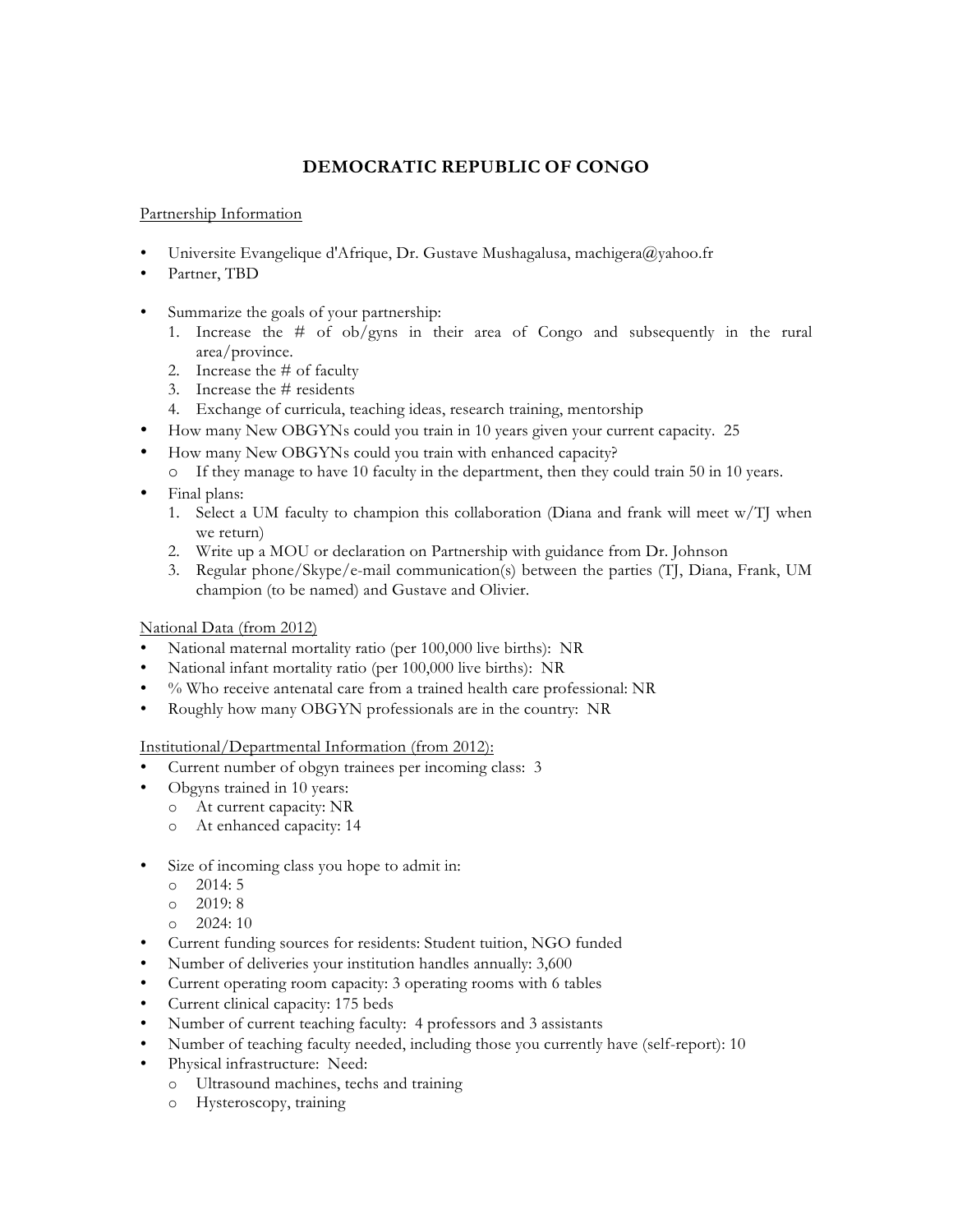- o Electrocautery, training, LEEP
- o Colpposcope
- o Medical records
- o Data gathering
- o Bakkri balloons
- o Emergency transport (no ambulances, especially for pregnant mothers)
- o Better MVA's
- o Housing for some of the trainees
- o Library/computers/IT-need for current ob and gyn textbooks, including subspecialty books (gyn onc, REI, pediatric and adolescent gyn)

- Source of Certification for obgyns: National body
- Professional societies:
	- National Board of Physicians, with provincial offices.
	- Congolese Society of Ob/Gyn-advocate for maternal health in Congo, advocate for salaries, equipment, training, deployment of obgyn's to rural areas.
- Do residents in your program have high-bandwidth access to the internet? Often
- Research training and important research questions:
	- o Which cancers are the most common and how can we prevent them? Especially with regard to gyn cancers?
	- o Different causes of maternal mortality and methods to prevent
	- o Leiomyoma and fibroma frequency per age (often very young in Congolese women (15- 22yrs) have these and this effects their fertility; why are some young women's estrogen receptors in their uteri and breasts more responsive than others.
	- o Mapping of the system of maternal care in Congo would help improve care (religious influences are important in this).
- Deployment: No known plan. There is a need for increased rural deployment of obgyn's.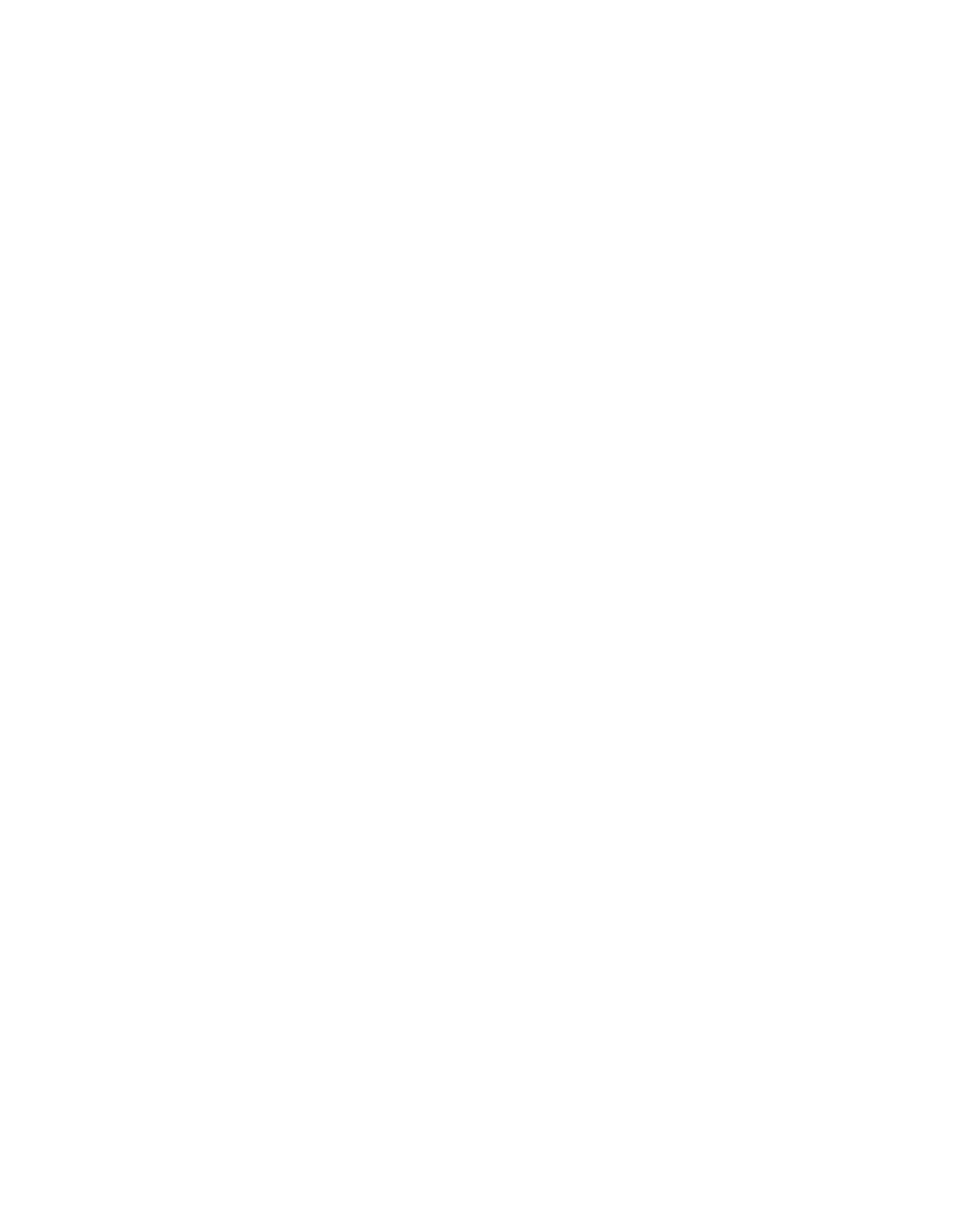## **CAMEROON**

#### Partnership Information

- University of Buea, Dr. Thomas Egbe, obinchemti@yahoo.com
- University of Arizona, Dr. Mike Brady robert.brady@dignityhealth.org
- Summarize the goals of your partnership:
	- 1. CURRICULUM DEVELOPMENT Obtain the WACS curriculum from this meeting and see how we can adapt this
	- 2. OBTAIN FUNDING
		- a. U of AZ creating a fund with the U of AZ Foundation to make tax-deductible contributions
		- b. Partner with NGOs equipment and pharmaceutical supplies to regional and district hospitals. There may be interest in identifying countries with which to partner.
		- c. Work with international Cameroonian community (USA and UK) re: donating equipment (U/S unit)
		- d. Business stakeholders who are invested in Cameroon and could sponsor program in some capacity – GUINESS, SENORA,
	- 3. Honorary Visiting Professorship for U of AZ faculty
		- a. Will this meet the Univ. requirements for starting this program in 2015?
	- 4. Obtain Buy-in from the University of Buea and the Government. We are seeing the Vice Chancellor and the MOH. We should have a timeline for the end of Feb/March to have work with the secretary general of the MOH.
		- a. Consider the Univ. of Buea initiative as a pilot for the entire country
	- 5. We need conclusions from this document. Within a month, the document will be ready and we can circulate it for comments, within one month (March 2014). Circulate it among the team for comments.
		- a. Write a 'white' paper making our case of need on the importance of our partnership for publication
	- 6. Complete Signature of the MOU between the U of Buea and the U of AZ within 1 month. We need the vice chancellor to sign, send us the 2 hard copies, and we will have the President of the U of AZ sign them and send you back one copy.
	- 7. Residency to start in 2015 with 2 residents. We aim to train and graduate 24 residents in 10 years (assuming no attrition). Start with 2 residents, 4 residents in 2nd year, 3rd year 6 residents, and maintain 6 thereafter through 10 years.
	- 8. Ultimate goal is to train OB/GYN specialists in Cameroon who will practice in Cameroon and make progress on MDG 4/5 to reduce the maternal and child morbidity and mortality in Cameroon.
		- a. Model for other specialties PEDs, INT MED, SURGERY, etc

SHORT-TERM GOALS to upgrade our hospitals:

- 1. Work with central hospital in Douala Trainees would spend 3 months in Douala.
- 2. RCOG (Konje) has contacts with the Nigerian requirements. The WACS requirements are not as stringent.

#### National Data (from 2012)

- National maternal mortality ratio (per 100,000 live births): 690
- National infant mortality ratio (per 100,000 live births): 74.1